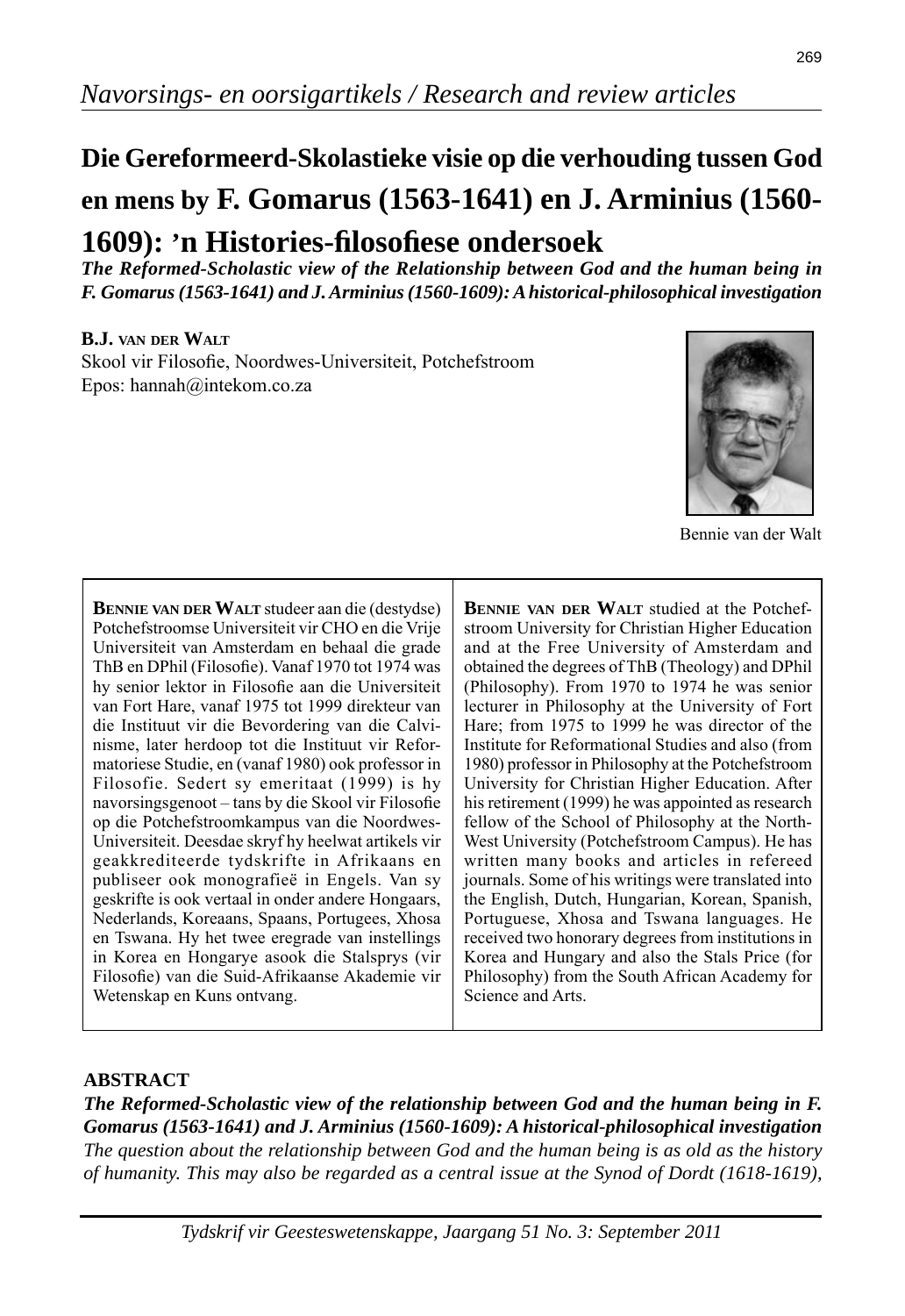*as well as the decisions of the Synod formulated in the Canons of Dordt (1619). These Canons are today still accepted as one of the offi cial confessions of Reformed Churches in different parts of the world. However, it gradually transpired that the Canons did not reach an altogether satisfactory solution. Reformed theologians from the previous and present century became aware of the fact that not everything in the Canons matched up.*

 *Some of them only wrote about unevenness or irregularities and attempted to solve the problem by means of a distinction between the* form *(wording), which could be incorrect, while the basic* contents *of the Canons may not be queried. Other theologians, however, did look a little closer and called attention to the use of an Aristotelian doctrine of causality, influencing basic arguments in the Canons. Such biblically-foreign ideas also distorted the Canons' view of the relationship between divine sovereignty and human responsibility.*

 *This contribution (continuing previous contributions elsewhere) takes as point of departure that merely rejecting Aristotelian causality is insuffi cient. A much broader and deeper look should be taken at the whole philosophy or view of reality behind the Canons. Apart from a philosophical analysis of the Canons themselves (to be published soon), it may also be helpful to analyse the theology and its philosophical presuppositions of two of the influential viewpoints at the Synod, viz. that of the Reformed theologian F. Gomarus (1563-1641) and his Arminian opponent, J. Arminius (1560-1609). The investigation develops through the following stages.*

 *As background a general philosophical characterization of Reformed Scholastic thinking is provided. From a normative (directional) perspective it is described as synthesis philosophy. It combined biblical revelation with extra-biblical ideas from Greek and Hellenistic philosophy. This synthesis was facilitated through two methods. Firstly through eisegesis-exegesis, according to which pre-Christian ideas were read* into *parts of Scripture (eisegesis) and afterwards – with the sanction of the Scriptures – explained* from *the Bible (exegesis). Secondly, synthesis was achieved by way of a nature-grace dualism, which in turn resulted in a distinction between reason and faith, philosophy and theology.*

 *Apart from its synthetic* direction*, Reformed Scholasticism's* type *of philosophy is also explained: its specifi c idea of law, purely cosmological thinking, ontological dualism, vertical partial universalism, anthropological dichotomy and semi-mysticism. This characterisation (according to the problem-historical method of philosophical historiography) simultaneously implies a foundational critique of Reformed Scholasticism.*

 *Against this background the second main section of the essay investigates and compares the theological and underlying philosophical viewpoints of Gomarus and Arminius.The surprising result of the investigation can be summarised as follows. From a philosophical perspective it becomes evident how little these two representatives of the clashing Reformed and Arminian viewpoints actually differed from each other. They both adhered to a purely cosmological, dualistic and vertical partial universalistic philosophy. However, they were proponents of different anthropologies: Gomarus was an intellectualist and Arminius an empiricist. Arminius' viewpoint*  was furthermore different from that of Pelagianism (a heresy ascribed to by the Remonstrant *followers of Arminius), because he was not a consistent empiricist (like Pelagius), but advocated non-consistent empiricism. An added difference was that both Gomarus and Arminius accepted certain ideas of Aristotle, and can therefore be described as Aristotelians, but that Arminius was more Plato-oriented and therefore regarded the human will as of more importance than was the case with intellectualists like Gomarus. These philosophical anthropological differences resulted in different theological views on the relationship between God and mankind.*

 *The fi nal result of the "mine sweeping" to detect unbiblical "land-mines" underneath the theological soil of Dordt is the following: The confl ict between the Reformed and Arminian positions*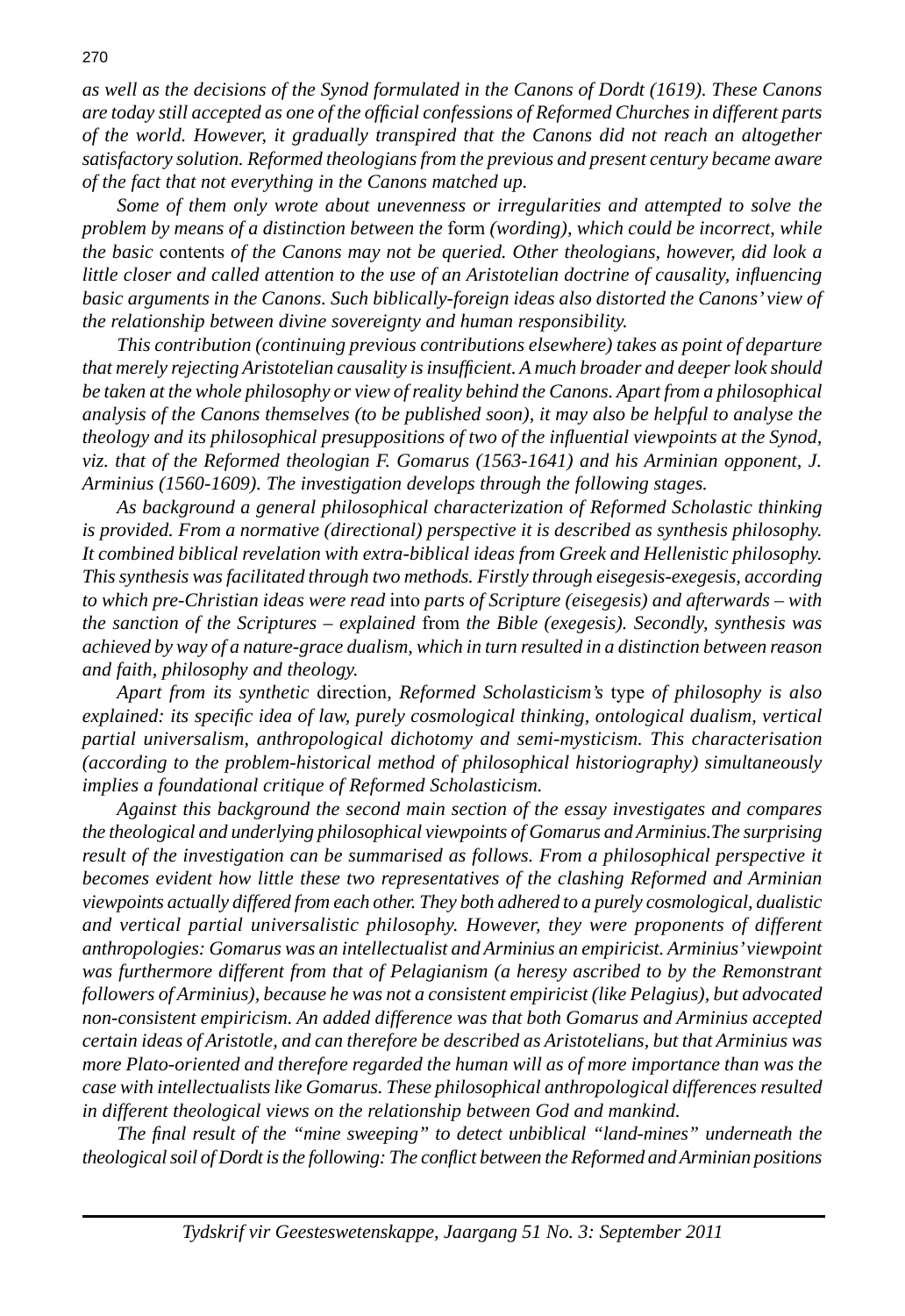*was not primarily a clash between what the Bible taught (the Reformed side) and unbiblical heresy (the Arminians), but a clash between two different forms of especially Aristotelian influenced philosophies which were superimposed onto the Scriptures. If the Synod of Dordt was aware of this, the sad history of ecclesiastical divisions – up to the present day – could have been avoided.*

 *At the same time these results call for further refl ection. Firstly, exactly how Aristotle's ideas of God and causality (which infl uenced Dordt) could be defi ned. Secondly, how should the relationship between God and mankind be viewed according to a philosophy based on Scripture instead of on Aristotle's ideas? Answers to these questions will be dealt with in a follow-up article in this journal.*

|                    | <b>KEY CONCEPTS:</b> Synod of Dordt (1618-1619), Canons of the Synod of Dordt (1619),<br>Reformed Scholasticism, F. Gomarus (1563-1641), J. Arminius (1560- |
|--------------------|-------------------------------------------------------------------------------------------------------------------------------------------------------------|
|                    | 1609), relationship God-humans, Aristotelian philosophy, synthesis                                                                                          |
|                    | philosophy, eisegesis-exegesis, purely cosmological thinking, ontological                                                                                   |
|                    | dualism, vertical partial universalism, anthropological dualism, semi-<br>mysticism, empiricism, Pelagianism, Platonic philosophy, intellectualism          |
| <b>TREFWOORDE:</b> | Sinode van Dordt (1618-1619), Dordtse Leerreëls (1619), Gereformeerde<br>Skolastiek, F. Gomarus (1563-1641), J. Arminius (1560-1609), verhouding            |

Skolastiek, F. Gomarus (1563-1641), J. Arminius (1560-1609), verhouding God-mens, Aristoteliese filosofie, sintesefilosofie, eisegese-eksegese, suiwer kosmologiese denke, ontologiese dualisme, vertikale gedeeltelike universa lisme, antropologiese dualisme, semi-mistiek, empirisme, Pelagianisme, Platoniese filosofie, intellektualisme

# **OPSOMMING**

Hierdie artikel ondersoek die filosofiese voorveronderstellings wat die grondslag vorm van die Dordtse Leerreëls, wat in 1619 deur die Sinode van Dordt (1618-1619) aanvaar is as antwoord op die leer van Arminius en sy Remonstrante navolgers. (Dit bou voort op ander navorsing van die skrywer in ander tydskrifte, waar die Dordtse Leerreëls reeds in besonderhede geanaliseer is.) Die artikel fokus op die probleem van goddelike soewereiniteit en menslike verantwoordelikheid as 'n kernprobleem by hierdie Sinode (waar dit veral oor goddelike uitverkiesing en verwerping gegaan het). Ter inleiding bied dit 'n karakteristiek van die Gereformeerde-skolastieke sintesedenke van destyds as filosofiese stroming en ook die tipe filosofie wat dit behels het. Wat laasgenoemde betref, het dit 'n hele kompleks van idees ingesluit: 'n besondere wetsidee, suiwer kosmologiese denke, vertikale gedeeltelike universalisme, 'n dualistiese ontologie en 'n digotomistiese antropologie. Hierna volg 'n analise van die denke van twee belangrike figure by Dordt, naamlik F. Gomarus en J. Arminius. Hoewel hulle as verteenwoordigers van die twee opponerende standpunte by Dordt beskou word, blyk dit dat hulle tot 'n groot mate dieselfde skolastiese filosofie gehuldig het. Die enigste verskil kom eers op antropologiese vlak na vore: Gomarus was 'n semi-mistieke denker en Arminius 'n Platoniese empiris. Hierdie filosofiese verskil het egter groot teologiese implikasies gehad. Net so verrassend is die feit dat hierdie twee Christendenkers se filosofie presies dieselfde was as die filosofiese konsepsies wat die voor-Christelike denker, Aristoteles, gedurende twee van die laaste fases van sy ontwikkelingsgang gehuldig het. Hierdie "filosofiese mynveër" van die onbybelse "landmyne" onder die teologiese oppervlakte van Dordt lewer dus die volgende gevolgtrekking: Die botsing by Dordt was nie primêr tussen die Bybelse visie (van die Gereformeerdes) en 'n onbybelse dwaalleer (van die Remonstrante) nie. Dit was ten diepste 'n stryd tussen twee verskillende Aristoteliese filosofieë, wat in die Skrif ingelees en só as Bybels gesanksioneer is.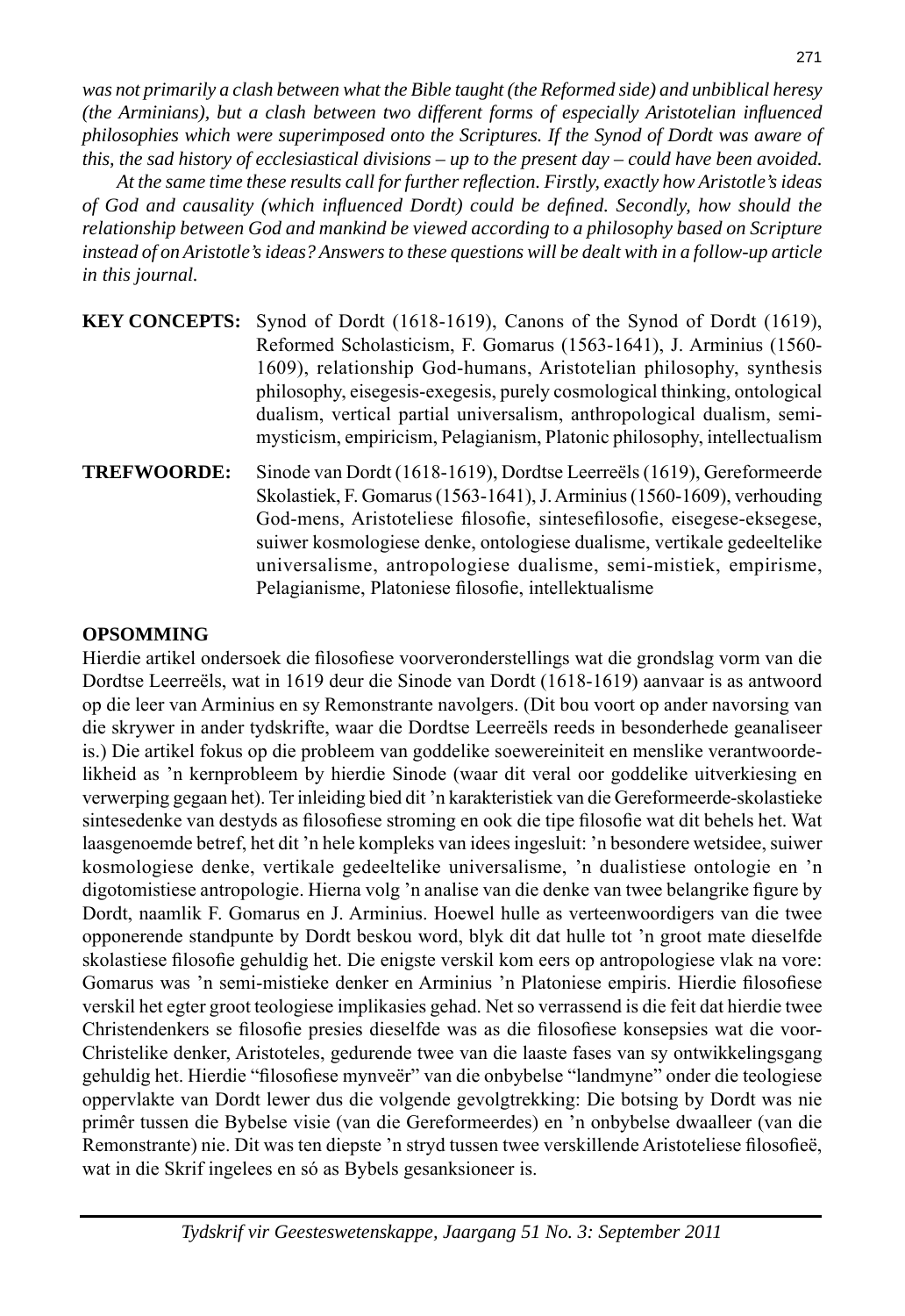# **1. INLEIDING: AGTERGROND, BENADERING EN OPSET**

Vooraf enkele opmerkings oor die agtergrond, aanpak en opset van hierdie ondersoek.

# **1.1 Agtergrond**

272

Die vraag na die verhouding tussen God en mens (of gode en mense in die buite-Bybelse denke) is so oud soos die mensheid. In vorige navorsing (wat binnekort gepubliseer word) is nagegaan hoe die Dordtse Leerreëls (DL) van 1619 oor hierdie moeilike probleem besin het. Daaruit het geblyk dat dit nie tot 'n heeltemal bevredigende oplossing gekom het nie. Ook moderne Gereformeerde teoloë het bewus geword daarvan dat alles nie "klop" in die DL nie. Strauss (2006) praat byvoorbeeld van "oneffenhede" en probeer die probleem dan oplos met 'n myns insiens problematiese onderskeid tussen die *vorm* (of bewoording) van die DL, wat foutief kan wees, terwyl die basiese *inhoud* nie bevraagteken mag word nie. Vroeëre teoloë<sup>1</sup> het wel 'n bietjie dieper gekyk en die aandag op die gebruik van die Aristoteliese oorsakeleer in die DL gevestig. Die huidige ondersoek is bedoel as 'n voortsetting op hierdie teologiese suggesties, maar dan vanuit 'n Christelik-fi losofi ese perspektief. In ooreenstemming met Calvyn se leuse van *semper reformanda* is die bedoeling nie die eenvoudige verwerping van die DL nie, maar reformasie.

#### **1***.***2 'n Breër, fi losofi ese benadering**

Hierdie bydrae neem as uitgangspunt dat die verwerping van slegs Aristoteliese oorsaaklikheid nie voldoende is nie. Daar moet breër en dieper gekyk word na die *hele* werklikheidsvisie van die DL.2 Dit beteken dat die DL se idee van God, van God se wet en van die skepping (veral die mens) krities bekyk moet word. Daaruit sal veral duidelik blyk dat die sintese-filosofie, wat die agtergrond van die DL vorm, onaanvaarbaar is. Indien dit deur 'n meer Skrifgetroue, Christelike filosofie vervang kan word, sal die werklike verhouding tussen God en mens ook duideliker gestalte kry.

#### **1.3 Die opset**

Die ondersoek verloop soos volg. Eers word die Gereformeerd-skolastieke filosofie (as stroming en tipe) van destyds geskilder.<sup>3</sup> Daarna word meer in detail op die filosofiese standpunte van die twee hooffigure by Dordt (Gomarus en Arminius) gefokus: Waarin het beide hierdie denkers ooreengekom en verskil? In watter mate het hulle standpunte met dié van die DL ooreengestem of verskil? En wat kan ten slotte daaruit geleer word?

#### **2. 'N ALGEMENE FILOSOFIESE TIPERING VAN DIE GEREFORMEERDE SKOLASTIEKE DENKE**

Soos reeds hierbo gestel, het die Aristoteliese oorsakeleer 'n belangrike rol by die Sinode van Dordt gespeel om te bepaal hoe die verhouding tussen God en mens beskou moet word. Vir 'n volledige beeld van die denkwyse by Dordt is dit egter nodig om wyer as slegs na die oorsakeleer

<sup>1</sup> Vgl. verskillende bydraes in De Jong (1968).

 $\mathfrak{Z}$ Spykman (1981:173) stel reeds so 'n breër lewensbeskoulik-filosofiese benadering tot hierdie probleem voor.

<sup>3</sup> Vir verskillende omskrywinge van die begrip "skolastiek" vgl. Venter (1985:3-4).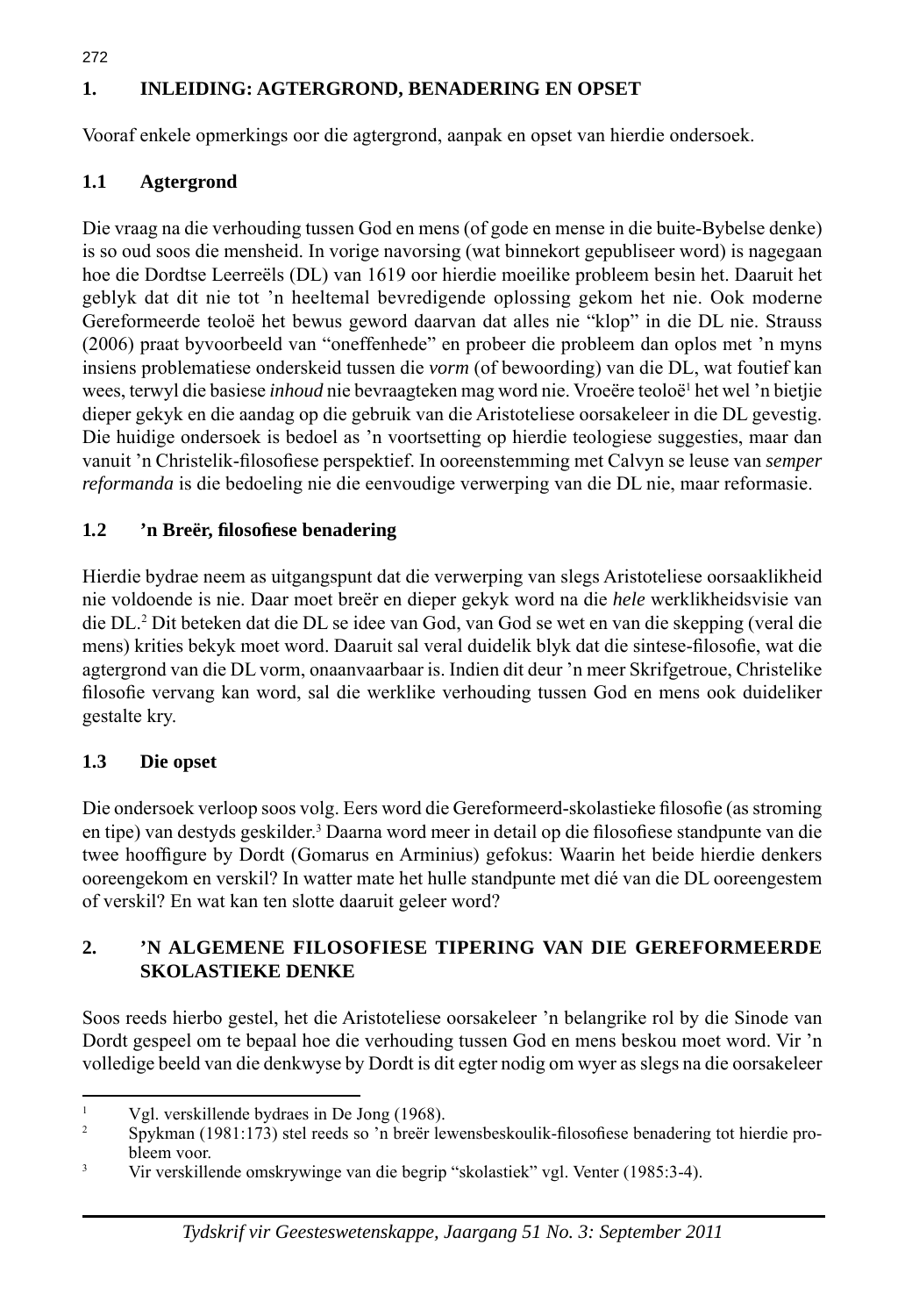te kyk. Die hele skolastieke denkpatroon moet in ag geneem word. Dit vorm 'n tros of kompleks ("cluster") van verbandhoudende gedagtes. 'n Mens sou hierdie denkwyse met 'n magneet, wat sekere gedagtes tot 'n samehangende geheel aantrek, kan vergelyk. Daar word vervolgens eers gelet op die *normatiewe kant* of *die rigting* van die skolastieke denke en daarna op die *strukturele faset* daarvan.4

# **2.1 Die stroming of normatiewe rigting**

Die Westerse denke kan volgens Vollenhoven (2005a:29) in drie groot periodes ingedeel word: (1) die voor-sintesedenke van die Grieke en die Romeine (tot ± 50 n.C). Omdat die Woord van God vir hierdie denkers onbekend was, was hulle almal voor-Christelike filosowe. (2) Die sintesedenke van die Kerkvaders en die Middeleeue (50-1550 n.C). Hulle het 'n versoening tussen die Bybelse openbaring en die voor-Christelike filosofie probeer bewerkstellig. (3) Die anti-sintesedenke (na 1550) vanaf die Renaissance en Reformasie. Renaissance-denkers wou met die Bybelse element in die sintesedenke breek en na die Antieke filosofieë terugkeer, terwyl die 16e-eeuse Reformatore (sommige in meerdere mate as ander) die pagane element in die sintesedenke verwerp het om die volle gesag van die Skrif te erken.

# *2.1.1 Sintesedenke*

Omdat die sintesedenke lank na die Kerkvaders en Middeleeue – tot selfs vandag – voortgeduur het, is dit belangrik om iets van die karakter daarvan te verstaan.

 Toe die Christendom oor die destyds bekende wêreld versprei het, was die Romeinse wêreld besig om te disintegreer. Die "barbare" het die Christelike samelewing en ou kulture vernietig. Die kloosters het egter daarin geslaag om van die belangrike geskrifte te bewaar. Hierdie boeke – Christelik en Grieks-Romeins – het die bronne van gesag geword. Hulle is eklekties versamel in bloemlesings en bestudeer. Wanneer verskil van standpunte voorgekom het, is gepoog om hulle te harmoniseer. Eers later verskyn daar kommentare (*sententiae*) waarin iets van 'n eie standpunt gestel word. Die skolastieke denke was dus sterk tradisionalisties ingesteld (vgl. Vollenhoven, 2005b:371).

 Nie alleen was die geskrifte van die vroeë Christene die basis van onderrig nie, maar dit word ook as gesagsvol of sakrosant beskou. Die werke van heidense Griekse skrywers is egter net so beskou. Meer nog: die insigte van die Christelike en heidense denkers word *langs* die Bybel geplaas. Die Heilige Skrif word ook as 'n teksboek beskou, slegs as 'n addisionele bron van kennis – in plaas van die gesagvolle Woord van die ware God vir die hele lewe. Daar is van die veronderstelling uitgegaan dat die Skrif en die pagane denke (wat ook reeds 'n groot invloed op die kerkvaders gehad het) versoenbaar was, mekaar wedersyds kon aanvul. Dit is volgens Kok (1998:94) egter net so min moontlik om twee sulke uiteenlopende lewensvisies te versoen as om van yster en klei 'n eenheid te maak.

 Venter (1988:82, 83) tref in hierdie verband 'n belangrike onderskeid tussen *sinkretisme*  (bv. by die Gnostici), *sintese* (bv. by Clemens) en *antitetiese* denke (bv. by Tertullianus). Ook laasgenoemde posisie, wat 'n duidelike skeidslyn probeer trek het tussen Christene en filosowe, kon egter nie daarin slaag nie.

 Hoewel Christendenkers dus nie verkeerd sou doen as hulle van ander probeer leer nie, mag dit nie op so 'n wyse gebeur dat ander se gedagtes net 'n bietjie "geskaaf" word om by 'n mens

4 Vollenhoven (2005a:13-19) onderskei tussen die geestelike stroming en die tipe filosofie.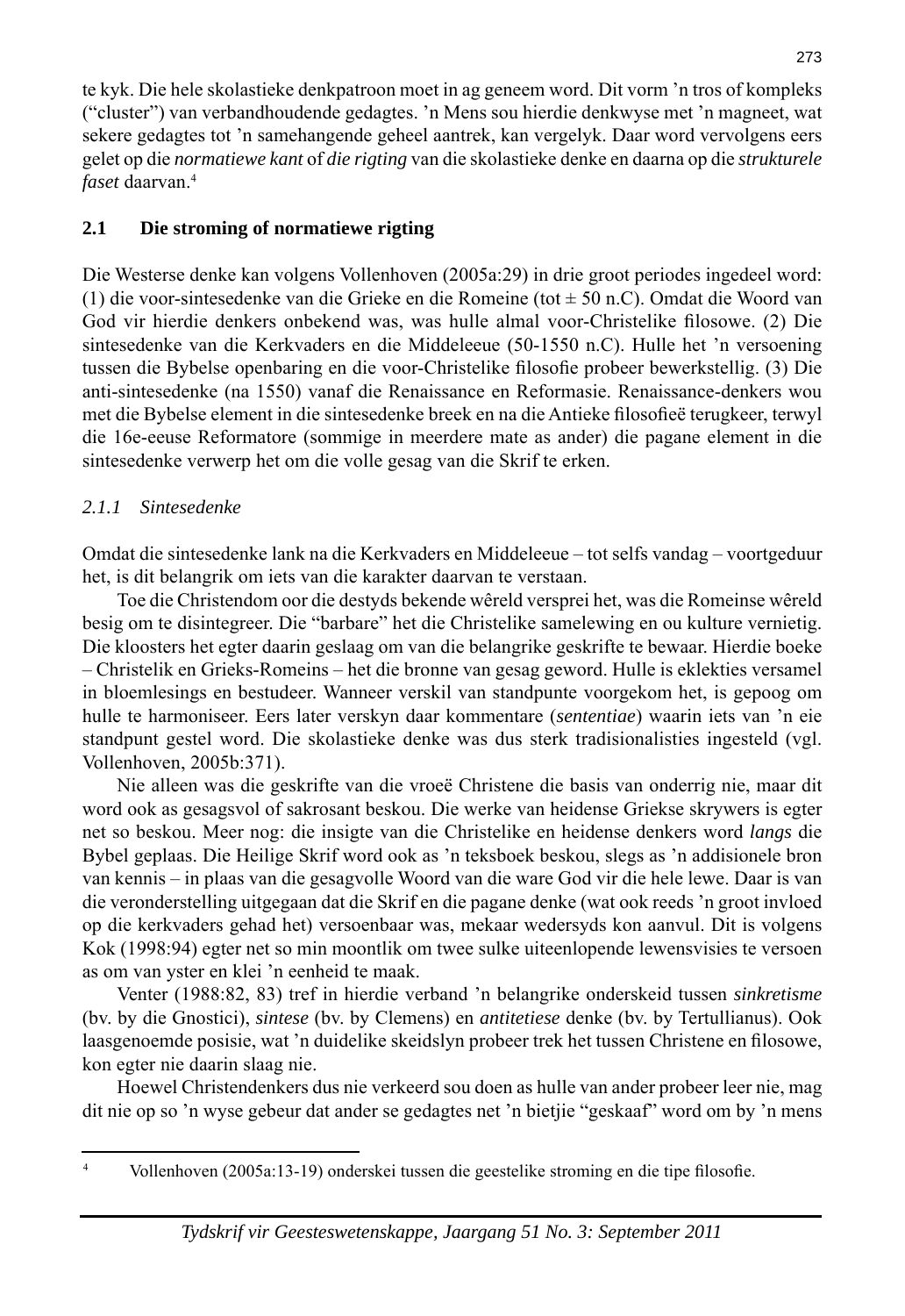se Christelike geloof aan te pas nie. Dit beteken dat die Bybel self op die ou end aan 'n vreemde gedagtestruktuur *verbind* word. Wat van ander oorgeneem word, moet *getransformeer* word volgens 'n Bybelsgetroue visie.

 Wanneer die sintesedenke gekritiseer word, word daarmee dus nie die anti-*tetiese* houding van sekere Christendenkers bedoel nie, wat eenvoudig – vanuit hulle eie oortuigings – alles van die Griekse en Skolastieke filosofie (of die moderne sekulêre denke) verwerp. 'n Christelike denker moet eerder anti-*sinteties* as anti-*teties* dink, want God spreek in sy skeppingsopenbaring selfs tot heidense denkers. En, ten spyte van hulle sintesedenke, was die skolastieke denkers ook Christene wat die Bybel gelees het en in gebed voor God gebuig het. Goed en kwaad, reg en verkeerd, waar en vals, moet dus in *elke* beskouing – ook 'n mens se eie – onderskei word.

 Duidelikheidshalwe moet egter bygevoeg word dat vir werklike Christelike denke 'n mens jou nie biblisisties alleen op die Skrif kan beroep nie. God openbaar homself en sy verordeninge ook in die ganse skepping.

 Sintesedenke was nie beperk tot die Kerkvaders en Middeleeue nie. Reeds spoedig na die sestiende-eeuse Reformasie val die gereformeerde denkers van die sewentiende eeu weer terug op sintesedenke. Ook vandag nog is sintesedenke ('n vermenging van Bybelse en die huidige sekulêre denke) nie ongewoon nie.<sup>5</sup> Enkele uitstaande kenmerke van Skolastieke sintesedenke is die volgende.

#### *2.1.2 Natuur en genade*

Alle skolastieke denke word gekenmerk deur die aanvaarding van 'n natuur-genade skema (vgl. Popma 1958:241), wat alreeds so vroeg as by die Sinode van Oranje (529) aanvaar is. Op die terrein van die natuur is die Grieks-Romeinse denke as gesagsvol aanvaar en op die bonatuurlike genadeterrein God se Woord, die Heilige Skrif. Waar nodig moes die Bybel dus slegs die heidense denke *aanvul* en *korrigeer* in plaas van om dit grondig te *reformeer*. Omdat daar nie besef is dat die Grieks-Romeinse filosofie en die Skrif religieus onversoenbaar is nie, sou die natuurlike (die voortrap) nie deur die bonatuurlike genade *opgehef* word nie, maar slegs *vervolmaak* word.

#### *2.1.3 In- en uitleg*

Hierdie versoening tussen die Skrif en die voorchristelike filosofie is moontlik gemaak deur die manier waarop die Bybel gelees is. Voor-Christelike gedagtes (bv. Aristoteles se oorsakeleer by die Sinode van Dordt) is in Skrifgedeeltes *in*gelees (*ei*segese) en daarna – met die sanksie van die Skrif – daar *uit*gelees (*ek*segese). 'n Mens moet dus versigtig wees om nie deur 'n slagspreuk soos *sola Scriptura* (alléén die Skrif) mislei te word nie – dit kan op biblisistiese sintesedenke (inlegkunde) in plaas van op werklike Skrifmatige (uitlegkunde) denke dui. Tekste soos Matteus 25:34 en Efesiërs 1:4 hoef byvoorbeeld nie te lei tot die aanvaarding van 'n ewige goddelike dekreet tot verkiesing en verwerping nie. Dit kan ook dui op die diepere, goddelike geheim van die geskiedenis.

#### *2.1.4 Wete en geloof*

Die voorafgaande lei by alle skolastieke denkers tot die probleem van die verhouding van wete(nskap) en die Christelike geloof. Die eerste is die manier waarop 'n mens die natuurlike

<sup>5</sup> Vgl. bv. Kok (1998) op verskillende plekke.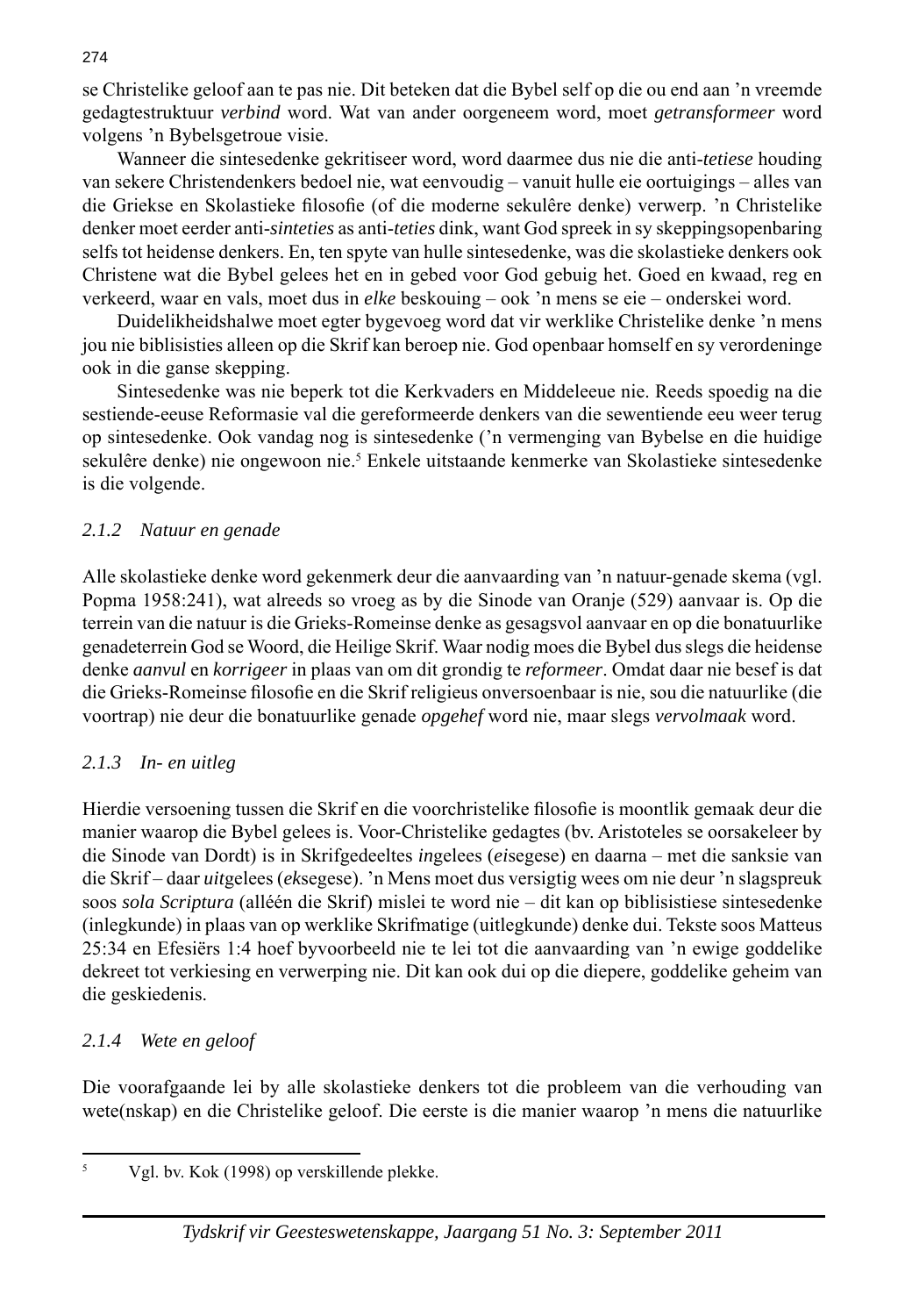terrein redelik sou ken, die tweede die gelowige kenwyse vir die terrein van die bonatuurlike genade. Die ontologiese dualisme tussen 'n profane en sakrale terrein lei dus ook tot 'n kenteoretiese gespletenheid.

# *2.1.5 Filosofi e en teologie*

Die onderskeid tussen wete en geloof lei op sy beurt by skolastieke denkers tot dié tussen filosofie en teologie. Filosofie sou oor kennis van die natuurlike en teologie kennis van die bonatuurlike handel. Omdat die bonatuurlike, Christelike genadeterrein die belangrikste behoort te wees, beskou die skolastici die teologie as die koningin van die wetenskappe. Die filosofie is egter as diensmaagd nodig om aan die teologie 'n wetenskaplike karakter te gee. Die ironie is egter dat die heidense filosofie nie die *dienskneg gebly het nie - dit het die heerser geword. Daarom* beklemtoon Vollenhoven (1933:317; 2005b:76,405) dat 'n Reformatoriese filosofie alle vorme van sintesedenke moet verwerp. Uiteindelik geld nie God se openbaring nie, maar kry 'n onbybelse filosofie die oorhand. 'n Christendenker wat Aristoteles probeer annekseer, word op die ou end deur Aristoteles geannekseer!

# *2.1.6 Dubbele normatiwiteit*

Uit die voorafgaande blyk dat die Gereformeerde Skolastieke denke ten tye van die Sinode van Dordt as filosofiese stroming 'n *dubbele normatiwiteit* aanvaar het. As gevolg van die poging om sowel die Griekse denke as die Bybelse openbaring as gesagsvol te aanvaar, kon hierdie denkers egter nie 'n integraal Bybelsgehoorsame teologie of filosofie ontwikkel nie. Hulle denke getuig van verdeelde lojaliteit, wat vervolgens ook in die strukturele kant van hulle denke sigbaar is.

# **2.2 Die tipe fi losofi e oor die struktuur van die werklikheid**

Oor hoe die werklikheid struktureel beskou word, is daar ook merkwaardige ooreenstemming by die Gereformeerde skolastieke denkers. Hulle was nie net almal sintesedenkers nie, maar het ook dieselfde tipe filosofiese konsepsies gehuldig wat uit die volgende gedagtekompleks bestaan het (vgl. Vollenhoven 2000:255).

# *2.2.1 Louter-kosmologiese denke*

Anders as by die kosmogono-kosmologiese denke (wat ook klem op die ontwikkeling in die kosmos lê), was die skolastieke denkers louter-kosmologiese denkers. Hulle het die genese of ontwikkeling van die skepping geringgeskat en was net in die bestaande (synde) geïnteresseerd. God se kultuuropdrag dat die mens op 'n verantwoordelike wyse die skepping moet bewerk, dit wil sê ontsluit, ontplooi en ontvou, was nie vir hulle belangrik nie. Hierdie statiese en deterministiese visie op die werklikheid sluit aan by verskillende ander trekke wat sáám die skolastieke "cluster" of filosofiese ideëkompleks uitmaak.

Hierdie soort filosofie is dus syns-filosofie of ontiese denke. Popma (1962:111) noem dit 'n synsteoretiese denkhouding en praat selfs van ontologisme, omdat dit die grense van elke moontlike ontologie oorskry. Verkeerdelik is selfs aanvaar dat 'n mens ook oor God kan teoretiseer (teologiseer of filosofeer) – in plaas daarvan om eenvoudig te glo wat Hyself aangaande homself in sy Woord openbaar het. In die skolastieke ontologiese gerigtheid word die syn of wese van God egter ondersoek, hoe Hy inmekaar sou sit of gekonstrueer sou wees. God moet "duidelik gemaak" word, deur die mens redelik geanaliseer en deurgrond word!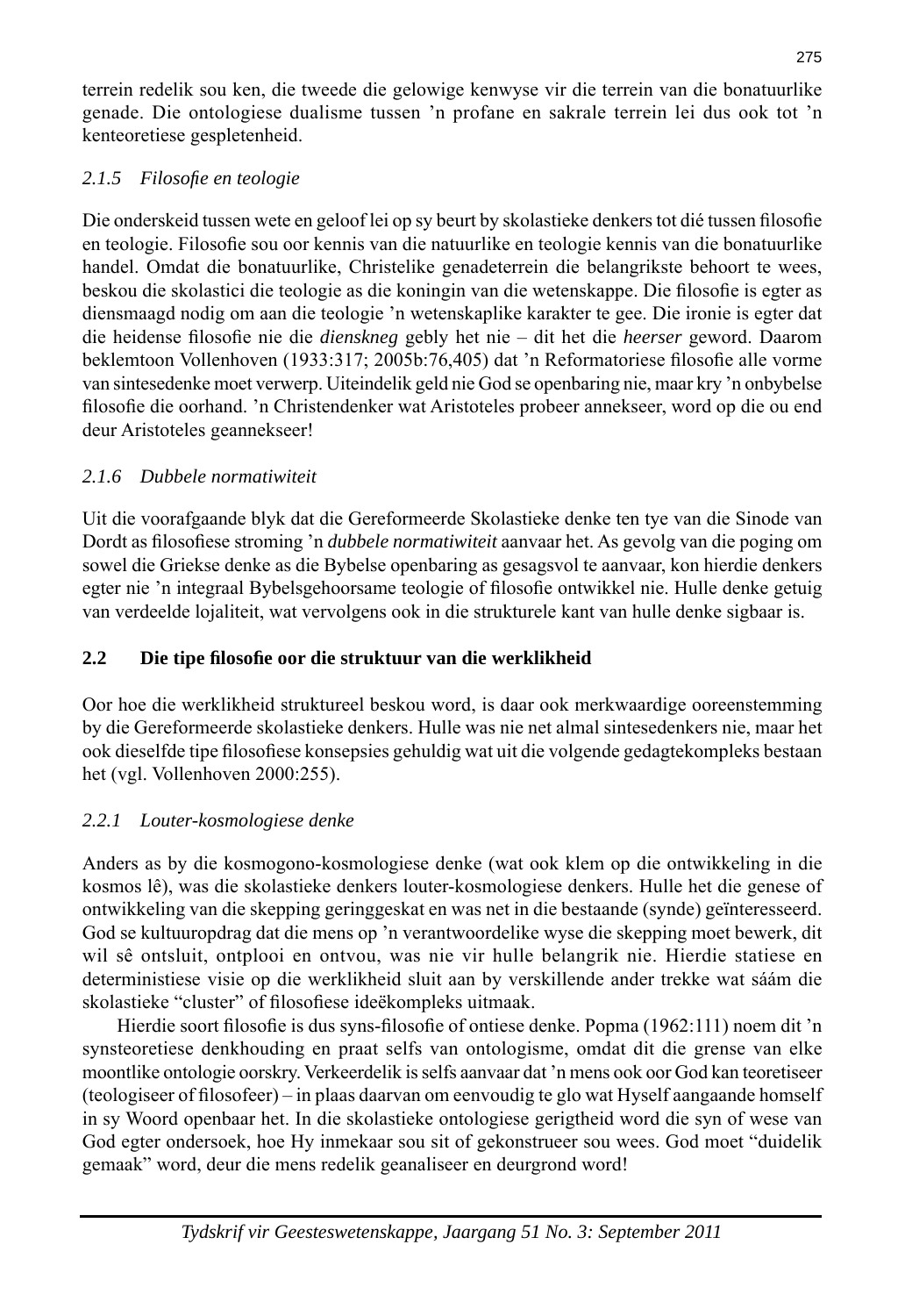Popma noem hierdie soort spekulasies oor God teo-ontologisme. Vir hom grens die eindelose ontledings – van God wat nie ontleedbaar is nie – selfs aan die godslasterlike. Indien God vir 'n mens so duidelik soos 'n driehoek geword het, het jy nog nie die ware God, wat volgens die Skrif in 'n ontoeganklike lig woon, ontmoet nie (vgl. Popma 1962:148). Volgens hierdie denker (bv. Popma 1959:63;1961:20,241) is die skolastieke teo-ontologisme eenvoudig 'n voortsetting van die pagane Griekse idee dat teologie 'n redelike verantwoording van die godwees (syn) van die gode sou behels. En Vollenhoven merk op:

 God is sovereign. Hence he is not to be investigated by us, but (on the contrary) he investigates us... That is why philosophy [and theology – BJvdW] cannot concern itself with Him. We stand in connection with Him through religion, and only through it; in the prime sense of God being its author and we its receivers, who are urged to reciprocate in love. (Aangehaal deur Tol 2010:482)

#### *2.2.2 Besondere wetsidee*

Die besondere wetsidee van Gereformeerd-skolastieke denkers maak verder hulle teologiese standpunte duideliker. Hulle ken nie aan God se wette of verordeninge 'n selfstandige status toe nie en het dus nie die wet en wetsonderhorige skepping duidelik genoeg van mekaar onderskei nie. Weens 'n lang en komplekse voorafgaande historiese ontwikkeling (vgl. Venter 1988:30) is verskillende denkers se wetsidees volgens Van der Walt (1990:273-4) tot die volgende saamgevoeg: (1) Die essensie/wese/idee/wet/logos van alle dinge bestaan van ewigheid af in God se verstand of raad. (2) God skep hierdie (oorspronklik Platoniese) idees as ding-wette in die geskape dinge. (Op dié wyse word God self immanent in die skepping.) (3) Dieselfde essensies is tegelykertyd in die menslike verstand (die hoogste deel van sy goddelik-verwante siel) ingeskep. (Daarom gaan die meeste skolastici uit van die harmonie tussen die objektiewe rasionaliteit van die dinge buite die mens en sy eie, subjektiewe rasionaliteit.) Saamgevat bestaan die wet *in* God, *in* die dinge en *in* die menslike verstand.

 Dat so 'n visie op die wet *ante rem* (in God), *in rebus* (in die skepsele) en *post rem* (in die menslike verstand) nie sonder ernstige probleme is nie, blyk uit die volgende opmerking van Venter (1988:30):

 Die gevaar hiervan sou vir die Christendom wees dat God self, omdat die Ideë deel van sy wese is en Hy nie teen Homself kan ingaan nie, onderworpe aan die Ideë is – daarmee het Plato se wetsabsolutisme ook die hart van die Christendom geraak.

Nie net God is aan sy eie wet of raadsplan gebonde nie. In hierdie ewige, goddelike raad of wêreldplan vind volgens die skolastieke denkers ook uitverkiesing en verwerping plaas. Omdat die goddelike idees van sy raadsplan van ewigheid af alles na hulle aard en ontwikkeling stuur, kan die individuele mens net hierdie voorafbeplande rol uitspeel.<sup>6</sup>

 As gevolg van die noue verband tussen die goddelike en menslike logos (rede) is die roeping van die teoloog ook om God se gedagtes na te dink om 'n goddelike kyk op die werklikheid te bekom – 'n totale oorskatting van die menslike verstand!

Tereg merk Tol (2010:452) op dat so 'n standpunt oor God se raadsplan onbybels is.

 The being of the cosmos is not a deterministic, predestining principle that includes all that will happen to the cosmos as a whole and to things in particular.

<sup>6</sup> Vir 'n teologiese verduideliking van hierdie idee van 'n goddelike dekreet kan Muller (2008) geraadpleeg word.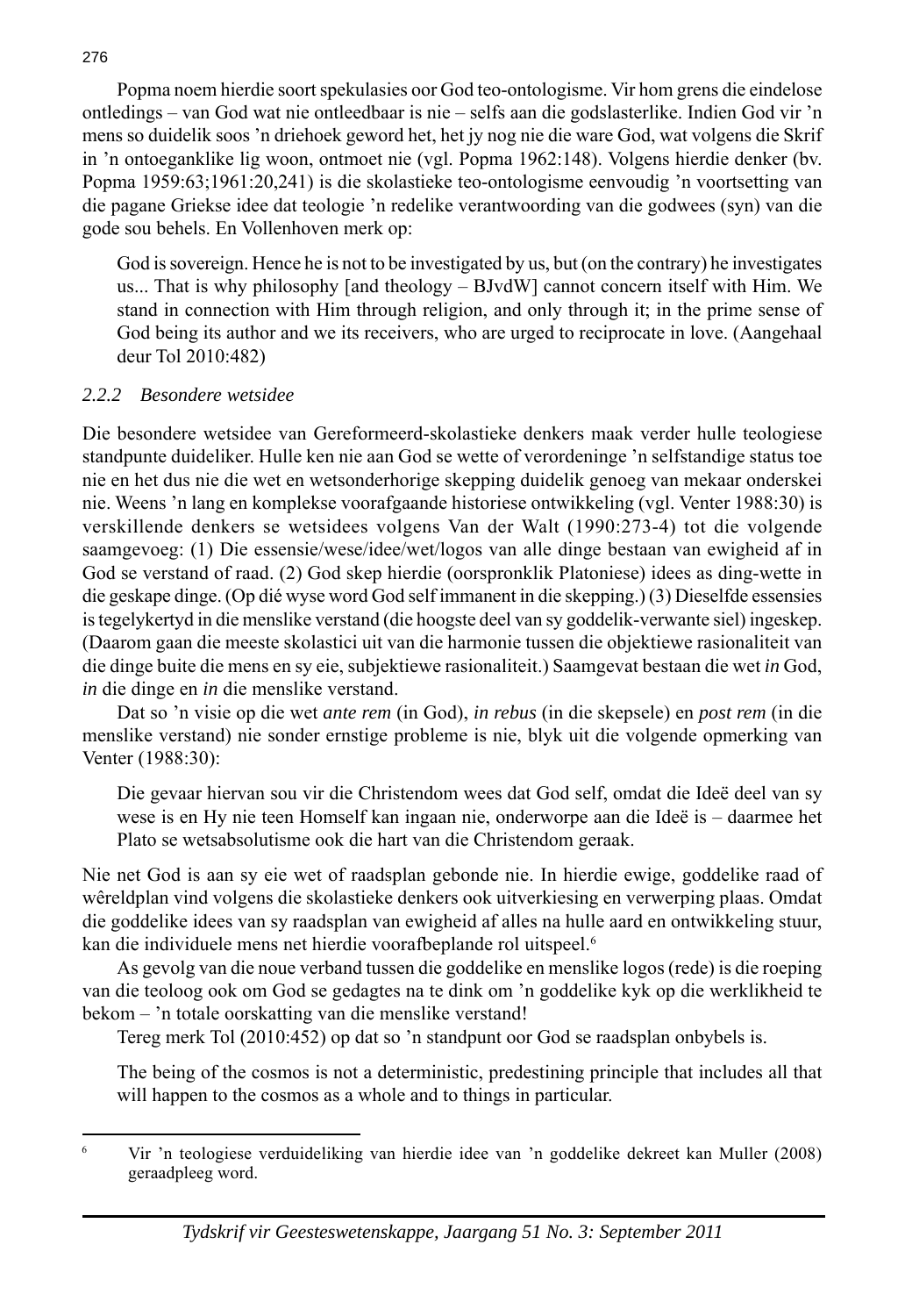God het die skepping só gemaak dat dit oop is vir nuwe ontwikkeling – wat nie beteken dat hyself nie voortdurend daarby betrokke is nie. Hierby sou gevoeg kon word dat God self ook nie 'n statiese, onveranderlike God (*deus immutabilis*) is nie.

# *2.2.3 Vertikale gedeeltelike universalisme*

Gedurende die Middeleeue en daarna is ook besin oor die verskil en verhouding tussen individualiteit (bv. dat hierdie 'n spesifi eke boom is) en die universaliteit (bv. waarin hierdie boom met ander bome ooreenkom). Skolastieke denkers was gewoonlik nie individualiste (die individuele die belangrikste en die universele van sekondêre belang), of universaliste nie (die universele die belangrikste en die individuele slegs uitlopers daarvan), maar gedeeltelike universaliste.

 Binne hierdie laaste denkrigting is daar twee moontlikhede. Die een is *horisontale* gedeeltelike universalisme, waarvolgens die universele (die grote) en die individuele (as die kleine) *langs* mekaar voorkom. Die ander teorie – skolastieke denkers se keuse – is dié waarin die universele en individuele *onder* mekaar staan, dit wil sê in 'n *vertikale* verhouding. Hieronder is daar weer twee moontlikhede, naamlik intellektualisme of empirisme: die universele is die hoëre en die individuele die laere, of die omgekeerde word beweer.

 Hierdie besinning oor die verhouding tussen die universele en individuele kant van *dinge* is in die Middeleeuse skolastiek verwar met die *wette* vir die dinge en moet dus in verband beskou word met wat reeds onder 2.2.2 gestel is. (Die rede daarvoor is dat, vir die ordelike verloop van sake, God se wette *universeel* vir 'n spesifieke gebied geld.) Op die ingewikkelde kenteoretiese probleme wat as gevolg van hierdie verwarring ontstaan het, kan – hoewel belangrik – nie hier verder ingegaan word nie.7 Belangrik is wel om te noem dat, indien iemand 'n individualistiese ontologie huldig, hy gewoonlik 'n *nominalistiese* kenteorie sal huldig; dat 'n universalistiese ontologie meestal 'n *realistiese* kenteorie impliseer; 'n gedeeltelike universalisme lei normaalweg tot 'n *matige realistiese* kennisleer – iets tipies by die Gereformeerde Skolastiek.

# *2.2.4 Ontiese dualisme*

'n Vierde belangrike komponent van skolastieke denke (ook van die Gereformeerde Ortodoksie) is dat dit die werklikheid nie (soos volgens die monisme) as 'n eenheid beskou (waaruit die veelheid sou voortspruit) nie, maar as 'n oorspronklike twee-eenheid van 'n hoëre en 'n laere synsgebied, ook die transendente en nie-transendente genoem.

 Aangesien skolastieke denkers Christene was, is die transendente met God vereenselwig en die nie-transendente met sy skepping. Omdat die Bybelse *radikale* verskil tussen God en sy skepping nie erken is nie, bestaan daar in die twee-eenheid sowel verskille as ooreenkomste, of analogie tussen God, die hoogste graad van syn en die skepping – veral die mens as die kroon van die skepping – op 'n veel laer trap in die synshiërargie. Soos in die geval van Aristoteles (vgl. Popma 1962:181) word die transendente gekenmerk deur synsvolheid of volmaaktheid, terwyl die nie-transendente aan 'n synstekort ly. Dié twee vlakke word dikwels ook met respektiewelik die goeie en die kwade geïdentifi seer, sodat sonde in plaas van 'n ongehoorsame religieuse *rigting* verkeerdelik as 'n *gebrek* aan syn beskou word.

# *2.2.5 Antropologiese digotomie*

'n Dualistiese ontologie lei gewoonlik ook tot 'n tweedeling (digotomie) in die mensbeskouing van skolastieke denkers – die vyfde komponent van die skolastieke kompleks van gedagtes. Ook

7

Meer daaroor is te vinde in Van der Walt (1990:262-274) en Venter (1985:47-64.)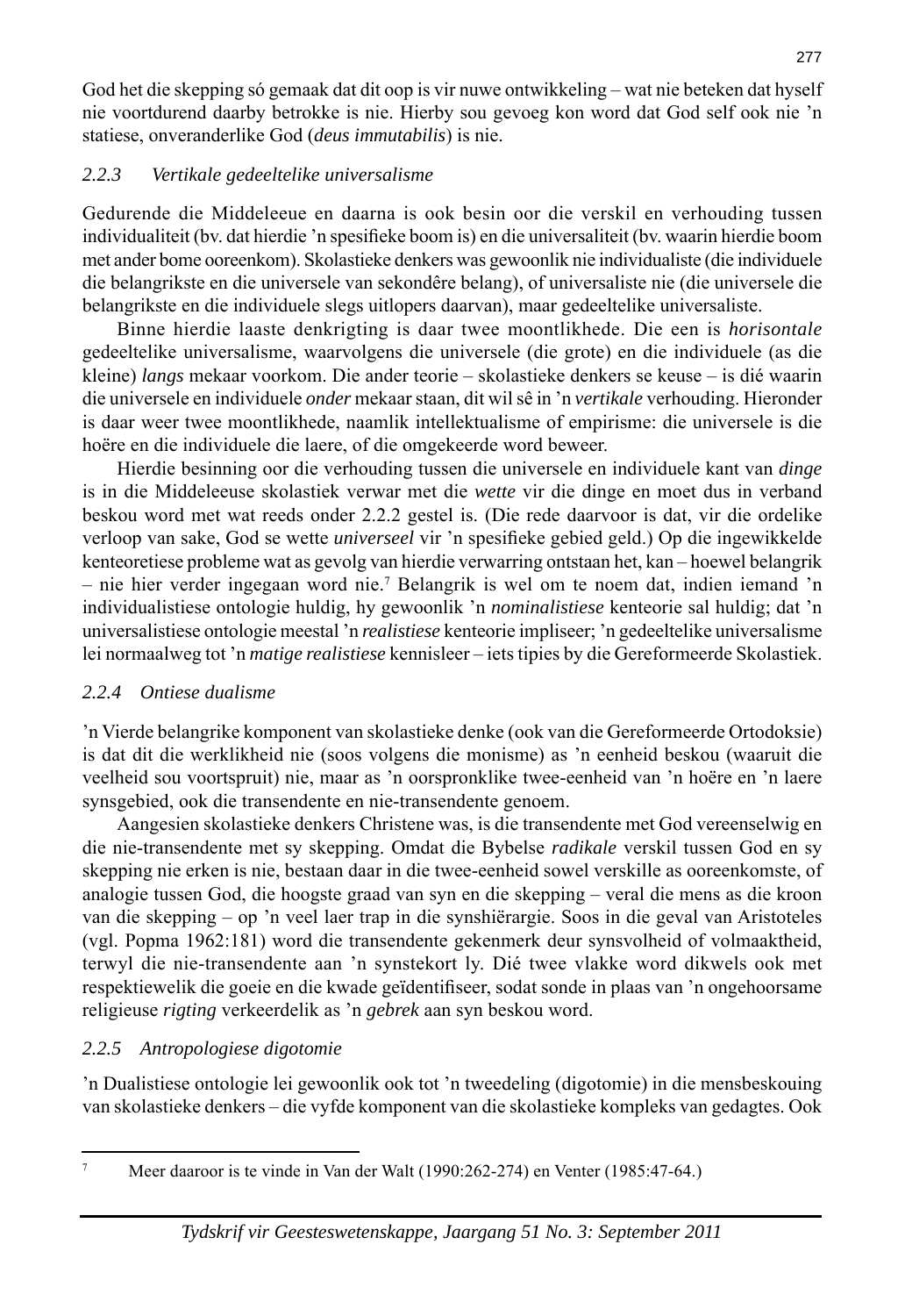die mens self is 'n tweedelige wese, bestaande uit 'n hoëre, belangriker deel en 'n laere, minder belangrike.

 Tot op hierdie punt huldig die meeste skolastieke denkers (ook die Gereformeerde Ortodoksie) dieselfde filosofiese standpunt. Wat hulle mensbeskouings betref, kan daar egter groot verskille van standpunt wees.<sup>8</sup> Aangesien die meeste Gereformeerd-Ortodokse denkers óf 'n Aristoteliese óf 'n Platoniese *semi-mistieke* mensbeskouing voorstaan (vgl. Vollenhoven 2000:255) – en dié standpunt selfs vandag nog populêr is – word hier langer daarby stilgestaan.

### *2.2.6 Semi-mistiek*

*Volledige* mistiek beteken dat die *hele* mens kan "opstyg" tot eenwording met die universele, goddelike of transendente en só sy eie identiteit verloor. *Semi-*mistiek behels dat alleen die *hoogste* deel van die mens (bv. sy siel), wat oorspronklik van God af kom, met God kan verenig. Eisler (1910b:833-834), wat 'n hele aantal mistieke denkers bespreek, sê dan ook dat die mistiek baie na aan die panteïsme kom. Christendenkers het meestal nie verder gegaan as om 'n semimistieke visie te huldig nie, omdat volledige mistiek hulle in botsing sou bring met die tradisionele Christelike aanvaarding van 'n voortbestaan na die dood en waarskynlik ook op panteïsme (alles – ook die mens – word as goddelik beskou) sou uitloop.

 Soos nog later sal blyk, is die verhouding tussen God en mens nie 'n *mistieke, syns*verhouding nie, maar 'n *religieuse.* Popma lewer dan ook in sy sewedelige *Levensbeschouwing* (1958–1965) grondige kritiek op verskillende vorme van mistiek. Volgens hom bestaan daar nie so iets soos ware en valse (of sieklike) mistiek nie. *Alle* mistiek is onbybels. (Indien bv. Gal. 2:20 ter ondersteuning van so 'n visie gebruik sou word, word die teks misbruik.) Van der Linde (1960:118 e.v.) wys op die sterk Neo-Platonies-Augustiniaanse agtergrond van die Christelike mistiek deur die eeue en noem dit 'n "louter zoet gif". Is dit nie 'n te harde oordeel nie? Om 'n antwoord op hierdie vraag te bied moet die (semi-) mistieke denke van nader bekyk word.<sup>9</sup>

#### *2.2.7 Enkele trekke van die mistieke denke*

Adels (1987:202-204) bied onder die opskrif "mystic union" 'n hele aantal sitate uit mistieke denkers. Die opgaan in en eenwording met die goddelike word daarin met verskillende beelde beskrywe: Die mens verdwyn soos 'n druppel in die oseaan; dit is soos die sonlig in die lig en die lig in die sonlig; 'n gloeiende yster in die vuur; die sywurm wat 'n papie in 'n kokon word; 'n vis in die see en die see in die vis. Uit die verskillende aanhalings is dit duidelik dat die mistikus moet leeg word, sterf, self ondergaan om in die afgrond van die goddelike "begrawe" te word. Verenig met God, word die mens self (byna) goddelik.

#### **Algemene trekke**

Die volgende kritiese opmerkings word hier gemaak sonder om hulle in besonderhede te kan bespreek:

- Mistieke eenwording met die godheid is oorspronklik 'n heidense gedagte, wat alreeds by byvoorbeeld Aristoteles voorkom.10
- Mistiek is gewortel in hiërargiese en dualistiese synsleer, wat dit moontlik maak om vanaf die aardse of nie-transendente na die transendente op te klim. Hoe dieper jy in jou

Vgl. Vollenhoven (2000:198) se tipering van Aristoteles se tweede laaste fase.

<sup>8</sup> Vollenhoven (2000:254, 255) onderskei byvoorbeeld elf verskillende tipes mensvisies in hierdie  $\qquad \qquad \text{group.}$ 

Vir die verskillende mistieke denkers, vgl. Vollenhoven (2005b:380) en Venter (1988:132, 149 e.v.).<br>Val Vollenhoven (2000:198) se tinering van Aristoteles se tweede laaste fase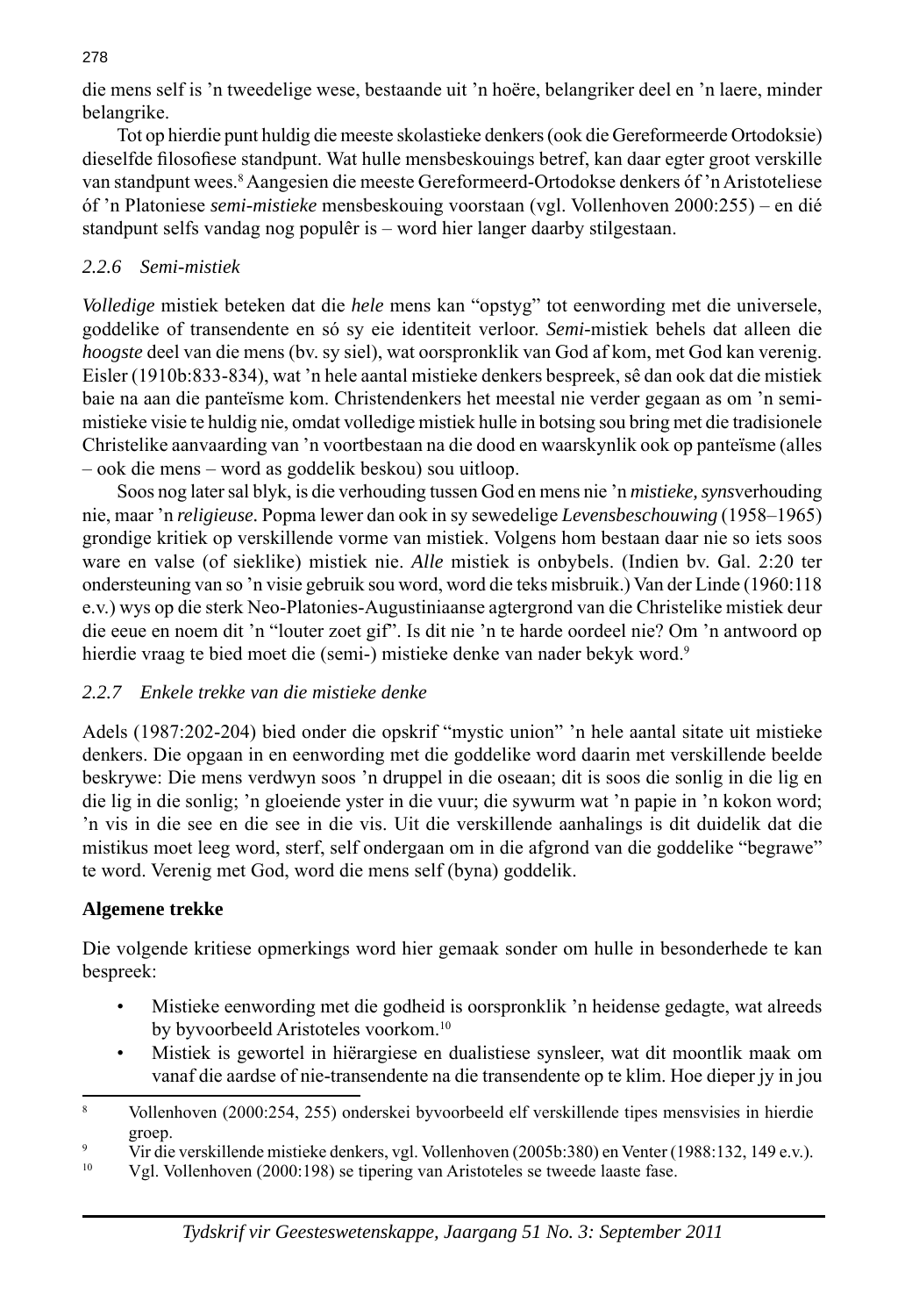eie siel versink, hoe nader sou 'n mens aan God kom. Die *radikale* verskil tussen God en mens word dus nie erken nie.

- Mistiek is dus prinsipieel onmoontlik, omdat dit die vergoddeliking van die mens nastreef, terwyl God en mens radikaal van mekaar verskil.
- Dit is ten diepste ateïsties of Godloënend, aangesien dit oor die eie vergoddeliking gaan en die bestaan van 'n ware God – Iemand heeltemal anders as sy skepping – ontken. (Aristoteles en Jaspers is twee voorbeelde van so 'n ateïstiese mistiek.)
- Mistiek verag die wêreld en die mens, omdat dit ekstaties in die oseaan van goddelikheid wil verdwyn en uiteindelik selfvernietigend is. Eckehardt (1260–1328) se universalistiese mistiek word byvoorbeeld soos volg deur Kok (1998:111) beskryf:

 Deny yourself and empty yourself of everything creational, for God's sake, so that your knowledge becomes purest ignorance, a dark unconsciousness into which God will come and fill that vacuum. You will blend with God into the Godhead when you forsake the present life of opposites, for becoming dead to the whole world in your soul, you become single-mindedly alive in Being, in the eternal Being where you were before your creation.<sup>11</sup>

- Innerlike mistieke stemme en belewinge word deur Christelike mistici dikwels belangriker beskou as God se Woord.
- Die mistiek self is vol inherente spanninge en teenstrydighede. Byvoorbeeld: Om 'n mens se individualiteit in die universele te verloor moet dit juis maksimaal oorskat word.
- Mistiek kom in verskillende grade en vorme voor, byvoorbeeld gevoelsmistiek of intellek tualistiese mistiek. Intellektualisme sluit dus nie mistiek uit nie. 'n Duidelike onderskeid tussen hierdie twee soorte mistiek is belangrik. Venter (1988:132,153) onderskei byvoorbeeld twee hoofstrominge binne die mistici van die twaalfde eeu. Die Cisterciensers se hoofdoel was om die mens se *wil en gevoel* in ooreenstemming met die wil van God te bring. Die Viktoryne, daarenteen, het as doelstelling gehad die *wetenskaplike kennis* van God langs 'n mistieke weg.

# **Intellektualistiese en gevoelsmistiek**

Leff (1967:259 e.v.) bied behalwe 'n goeie skets van die historiese agtergrond en die geweldige populariteit van mistiek gedurende die laat-Middeleeue, verdere lig op hierdie twee vorme van mistiek. Hy sê eers die volgende oor hulle gemeenskaplike doelwit:

...they shared in the common striving – or claim to it – to reach God through an inner movement of the soul... This desire went together with the need to withdraw from contact with the outer world... to detach from the accepted norms of life... To seek direct contact with God in the soul was to tend away from the mediation of the church.

Leff maak daarna duidelik hoe belangrik die onderskeid tussen verskillende soorte mistiek (ortodoks en heterodoks of ketters genoem) destyds was. Die kerk het die "gesonde" mistiek aanvaar, maar voorstanders van die "siek" mistiek as ketters veroordeel. Wat was die rede waarom byvoorbeeld Eckehardt (vgl. hierbo) se mistiek aanvaarbaar was, maar nie dié van baie van sy volgelinge nie?

<sup>&</sup>lt;sup>11</sup> Vir 'n vollediger beskrywing, vgl. Leff (1967:260-294) en Venter (1988:154 e.v.).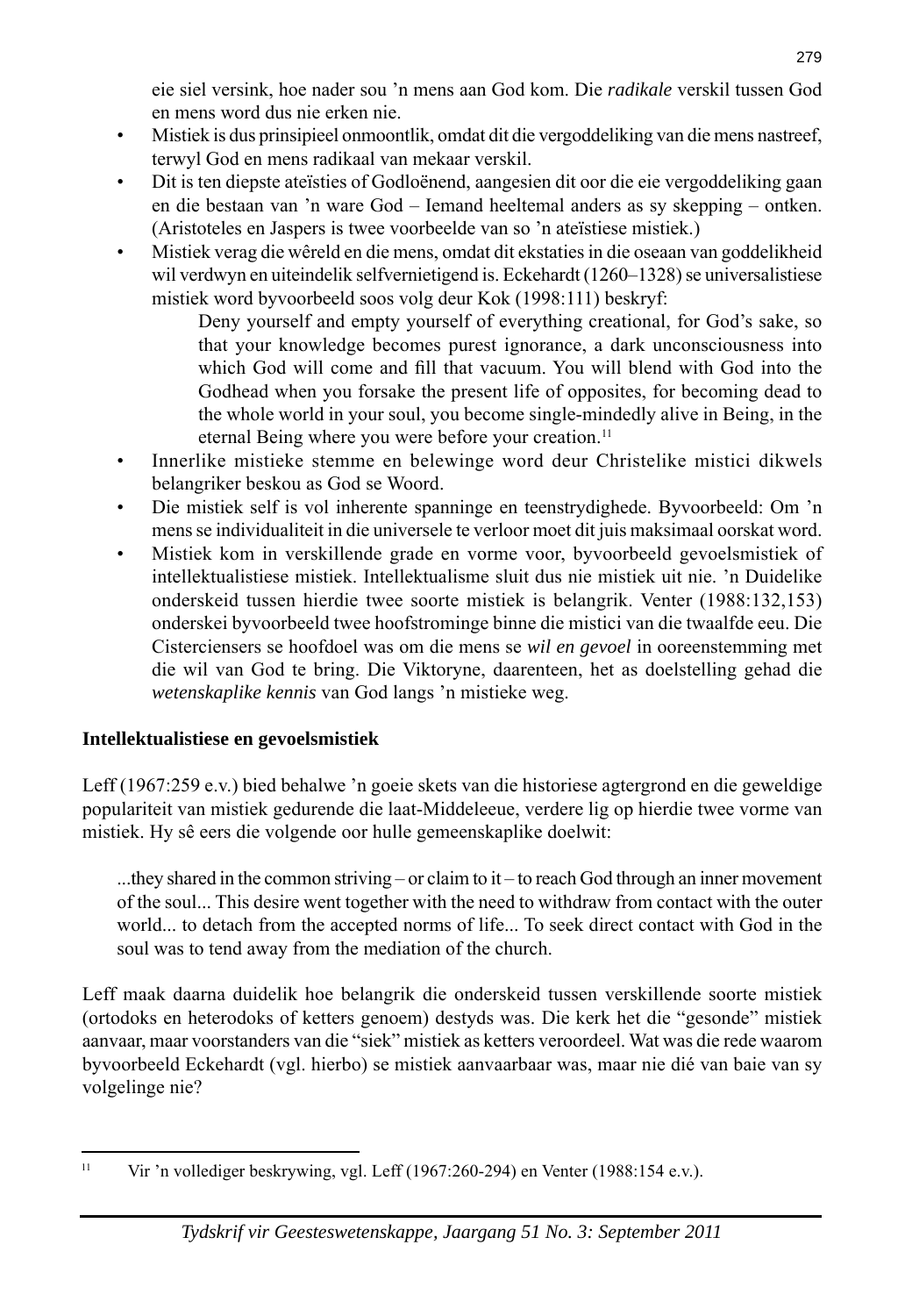Die rede was tweërlei: Eerstens het Eckehardt 'n intellektualisties-Platoniese konsepsie gehuldig.12 Die intellek kon dus die wil beheers. Van sy navolgers (die gevoelsmatige mistici) het egter voluntaristies gedink (die menslike wil is die belangrikste en bepaal selfs die denke). Dit verklaar waarom van hierdie Christelike mistieke "sektes" Bybelse norme en kerklike tradisies oorboord gegooi het en immoreel kon lewe. Agter hierdie twee soorte mistiek skuil natuurlik bepaalde mensbeskouings. By die intellektualisme was die rede, die belangrikste goddelike "deel" van die mens. Die "laere", gevoelsmatige "deel" is as minderwaardig beskou. Die emosionele mistici het egter vanuit 'n ander mensvisie die teenoorgestelde beweer.

 Die tweede rede waarom Eckehardt nie ook deur die kerk veroordeel is nie, is omdat sy mistiek (ten minste volgens Leff) baie na aan die panteïsme gekom het, maar dat hy nooit sy panteïstiese idees (soos sommige van sy navolgers) openlik verkondig het nie. Die grens tussen mistiek (en semi-mistiek) en pan(en)isme is dus inderdaad uiters dun.

#### **Die bron van baie dwalinge**

Mistiek lei in die lig van die voorafgaande tot allerlei onbybelse dwalinge. Leff (1967:289-290) noem byvoorbeeld dat selfs die sogenaamde ortodokse mistikus, Eckehardt, se idees daartoe gelei het dat hy geleer het dat dit nie meer nodig is om God lief te hê, jou oor jou naaste te ontferm, hartseer te wees of selfs te bid nie. Na die onttrekking van die wêreld en eenwording met God is hierdie dinge van geen belang meer nie!

 Popma (1962:32) verbind ook die idee van 'n onmiddellike wedergeboorte sonder enige Woordverkondiging (by o.a. Maccovius, Voetius en Kuyper) aan hulle semi-mistieke teologie.

 Die heel belangrikste vir hierdie ondersoek is egter dat (semi-)mistiek nie 'n korrekte, Bybelse visie op die verhouding tussen God en mens voorstaan nie. Dit streef na *ontiese* eenwording met God – iets onmoontlik – in plaas van 'n *religieuse* verhouding van gehoorsaamheid aan sy liefdesgebod. (Dit is 'n fundamentele gebod wat egter *verskillende gestaltes* in verskillende verhoudinge aanneem. My liefde vir my hond verskil van dié vir my kinders, is ook anders as dié tot my vrou en verskil ook van die wyse waarop dit in buurskap, vriendskap, geloofsgenootskap ens. na vore tree.)

#### **Hedendaagse relevansie**

Ten slotte moet nog genoem word dat (semi-)mistieke denke nie tot die Griekse denke, die Middeleeue (vgl. hierbo), Calvyn (vgl. Van der Walt 2010:230) en die Gereformeerde Skolastiek van die 17e eeu beperk was nie. Die lyn loop deur na die sogenaamde bevindelikheidsteologie van die Nadere Reformasie tot ongeveer 1750.13 Dit kom weer by Kuyper na vore.14 Ook by kontemporêre, insluitend Suid-Afrikaanse Gereformeerde denkers, word dit nog steeds aangetref.15

 Fick self sien duidelik nie die onbybelse grondslae van die mistiek raak nie. Solank 'n mens net van "mistiek" en nie van "mistisisme" praat nie, en solank dit net nie 'n emosionele mistiek is nie, is dit vir hom in orde. (Hy kies vir 'n *intellektualistiese* semi-mistiek.) Bowendien word

<sup>&</sup>lt;sup>12</sup> Dit word bevestig deur Vollenhoven (2000:237).<br>
<sup>13</sup> Vorgelijk Viscor (1954) uir Vollenhouen oor misti

<sup>&</sup>lt;sup>13</sup> Vergelyk Visser (1954) vir Vollenhoven oor mistiek spesifiek by hierdie Gereformeerde denkers.<br><sup>14</sup> Vel Kuuper (1998) en (1997) speek Vender Stalt (1973), velgans Vellenhoven (2000:256) kan d

<sup>14</sup> Vgl. Kuyper (1908) en (1997) asook Vander Stelt (1973) – volgens Vollenhoven (2000:256) kan die monargianisme ook mistieke trekke hê.

<sup>15</sup> Vgl. Floor (1953) en Fick (2010:282).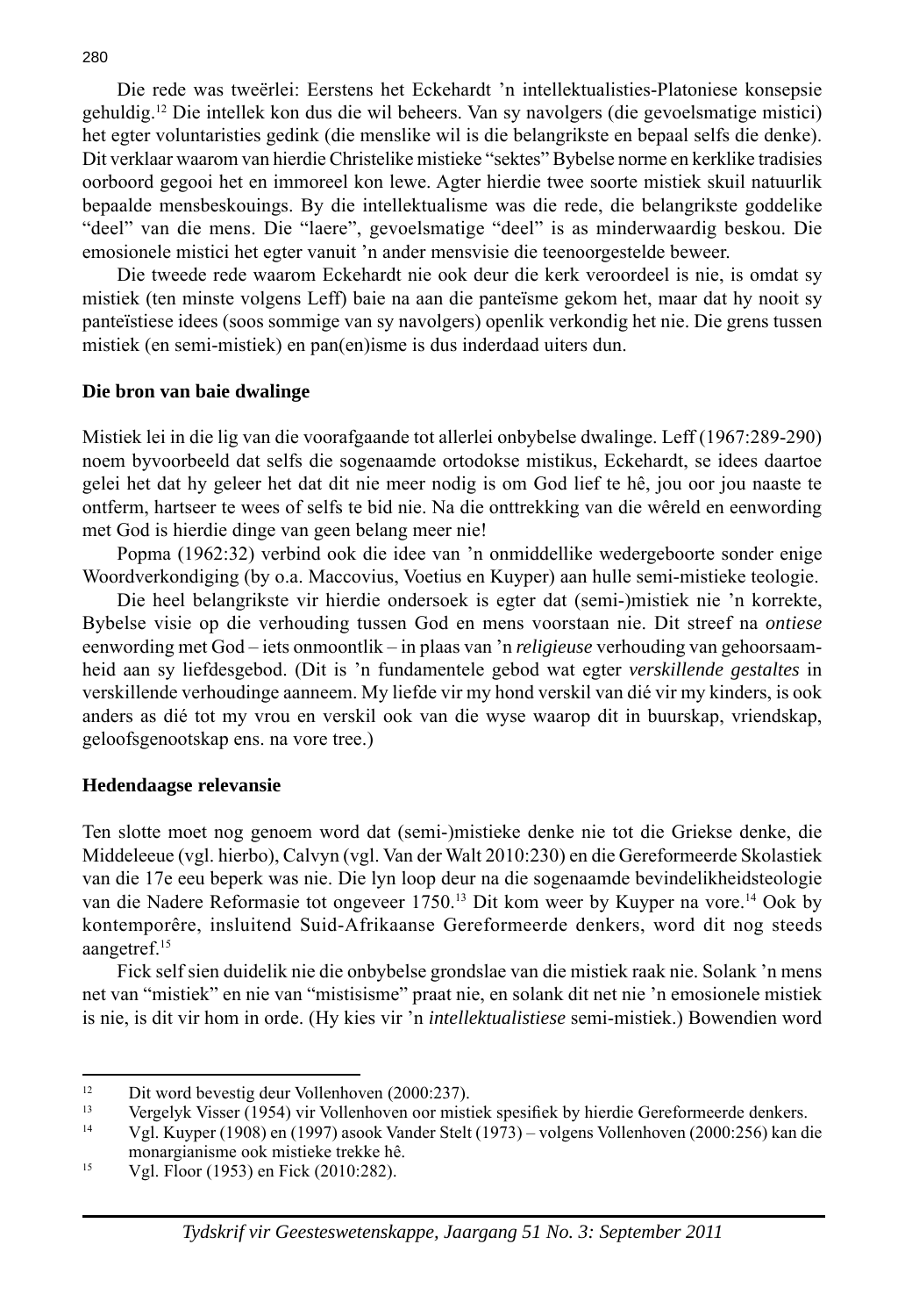'n meer mistieke gereformeerdheid deur hom voorgestel as 'n antwoord op postmoderne spiritualiteit. (Soos in die verlede al dikwels gebeur het, word dus probeer om 'n meer resente fi losofi ese stroming teologies te beveg met 'n vroeër stroming) 'n Neiging tot mistiek is volgens Van der Linde (1960:118 e.v.) egter blykbaar 'n tipiese protes dwarsdeur die eeue wanneer die kerklike lewe verkoel en vervlak.

Die finale konklusie kan alleen wees dat *alle vorme* van mistiek (intellektualisties of voluntaristies, gematig (semi) of ekstreem) geen Bybelse vroomheid (vandag "spiritualiteit" genoem) is nie. Dit staan diametraal *teenoor* wat die Bybel werklik oor die verhouding tussen God en mens leer.

# **2.3 Gevolgtrekking**

Hiermee het die algemene trekke of "cluster" van idees van die Gereformeerde Ortodoksie of Skolastiek voldoende duidelik geword om die krisis by die Sinode van Dordt – en nog lank daarna – te kan verstaan. Die belangrikste wat in gedagte gehou behoort te word, is dat dit nie in die eerste plek die Skrif was wat met "ketterye" gebots het nie. Dit was eerder 'n *botsing tussen verskillende tipes sintesedenke.* Die Calviniste en Remonstrante het gebots omdat beide kante deur onbybelse filosofiese denke geïnfekteer was. Daarom kon hulle ook nie die probleem van die verhouding tussen God en mens korrek sien nie, maar slegs 'n kompromie tussen verskillende sintetiese visies probeer bewerk.

# **3. DIE BOTSING VAN TWEE STANDPUNTE BY DIE SINODE VAN DORDT**

Uit sekondêre literatuur blyk dit dat daar by Dordt 'n groot verskeidenheid van menings was oor die verhouding tussen God en mens en veral natuurlik oor uitverkiesing en verwerping (vgl. Sinnema 1985). Hoewel F. Gomarus (1563–1641) een van die gereformeerde standpunte verteenwoordig het, is ook sy standpunt uiteindelik nie by die Sinode aanvaar nie. J. Arminius (1559–1609) was reeds oorlede, maar sy navolgers, die Remonstrante, het sy visie bly verwoord. Omdat nie op al die verskillende standpunte by die SD ingegaan kan word nie, word hierdie twee teenstanders (albei dosente aan die Universiteit van Leiden) se beskouinge hier weergegee om te probeer vasstel wat die diepste filosofiese grondslae daarvan was.

# **3.1 F. Gomarus (1563-1641)**

Vooraf word eers iets oor sy teologiese standpunt gestel.16

# *3.1.1 Sy teologiese visie*

Gomarus was duidelik 'n volgeling van Beza (1519–1605) se supralapsarisme. Deur tussen twee soorte oorsake te onderskei, kon hy beweer dat sowel God as mens (verskillende) oorsake vir verwerping is. God het egter nie die mens tot sonde gepredestineer nie, hy is nie die oorsaak van menslike sonde nie. Sinnema (1985:144) beweer egter dat Gomarus se streng deterministiese predestinasieleer min aanhangers onder sy eie landgenote, sowel as by die SD gehad het. (Die predestinasie is byna gereduseer tot 'n marionettespel waarin God – onderworpe aan sy eie wet – die toutjies trek en die mens bloot meganies kan beweeg.)

<sup>16</sup> Vir sy lewensgeskiedenis, vgl. Van Itterzon (1930).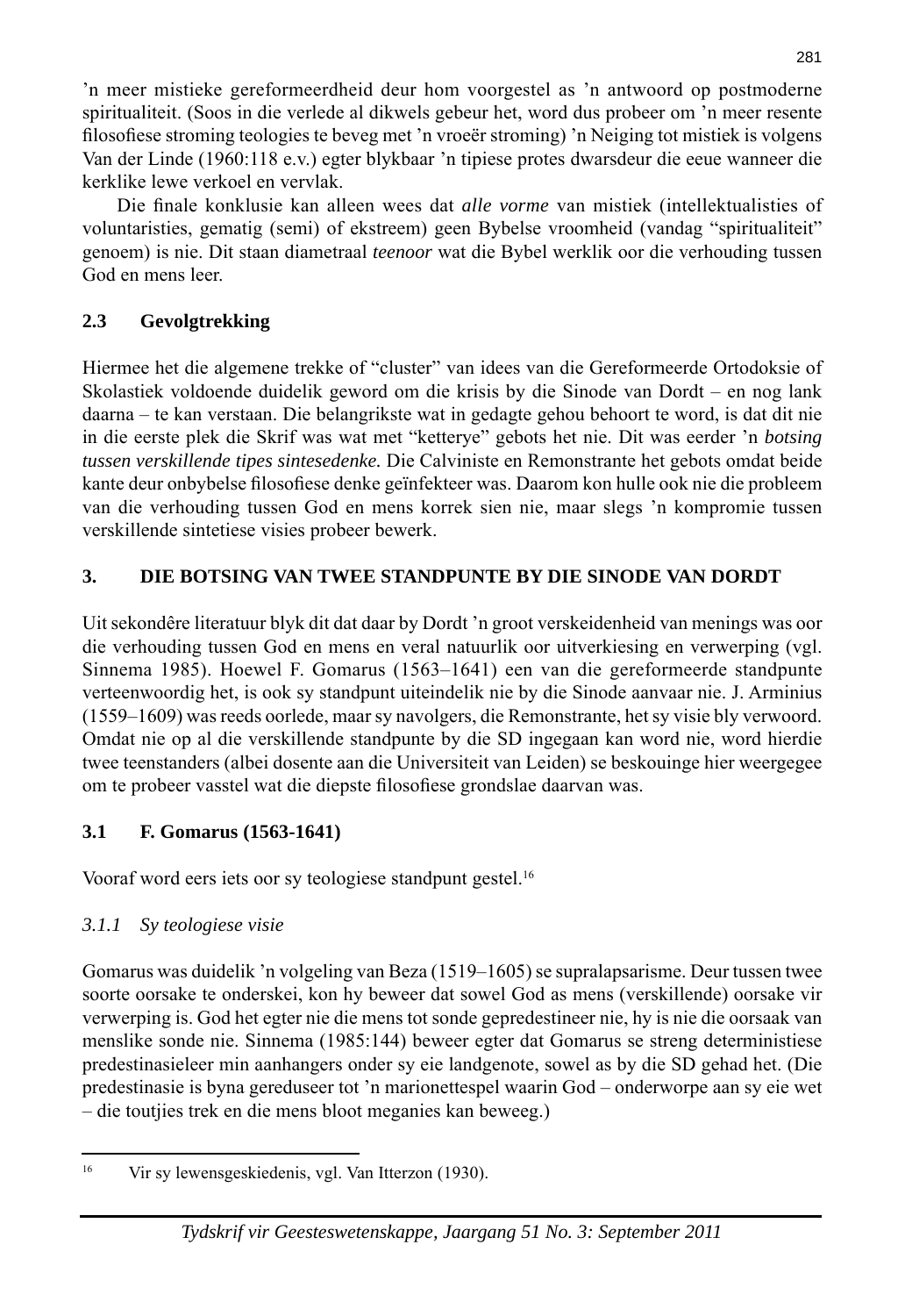# *3.1.2 Die fi losofi ese grondslag*

Ook volgens Vollenhoven se metode het Gomarus by Beza aangesluit en dieselfde filosofiese konsepsie as Beza gehuldig.17

#### **Louter-kosmologiese denke**

Soos reeds hierbo aangetoon, wil hierdie groep denkers alleen oor die bestaande kosmos (hoe presies dit inmekaar sit) nadink. Dit gaan vir hulle oor die struktuur of synde van die skepping, hulle dink ontologies (*ontos =* syn). En omdat hulle Christene was, sluit hulle God ook daarby in, sodat hulle ook teo-ontologies dink, God se syn probeer deurgrond.

Kok (1998:102) beskryf hierdie tipe denke soos volg:

 ... it regards genesis as merely an aspect of structure. It may be asked, did the scholastics not believe in creation. Yes, they did believe the creation act of God as revealed in the Scripture, but restricted the creation theme to an idea about the structure of reality and nothing more. That God should start and then stop doing anything would also suggest a change in him who knows no change. The world as it appears now could and will never look like anything else.

By so 'n louter-kosmologiese standpunt vind dus verskillende gedagtegange aansluiting (vgl. Vollenhoven 2005b:239): (1) God as die ewige, onbeweeglike, onveranderlike, (2) 'n vaste raadsbesluit, (3) 'n statiese wêreldbeeld en spekulatiewe substansiebegrip en (4) 'n deterministiese visie op die geskiedenis. Alles is vooraf volgens 'n goddelike plan vasgelê, sodat menslike vryheid sterk ingekort word of selfs opgehef word.

#### **'n Dualistiese ontologie**

Hiervolgens word (vgl. hierbo) God en die wêreld nie as eenheid gesien nie (die monisme), maar as twee ewige korrelate van mekaar – die transendente (God) en die nie-transendente (die mens en die res van die kosmos).

 Die waarde van Spykman is dat hy aangetoon het wat die implikasies van so 'n dualistiese (of twee-faktor) ontologie (i.p.v. 'n drie-faktor werklikheidsbeskouing van God, wet en skepping) vir die leer oor die uitverkiesing en verwerping was. By 'n dualistiese ontologie (wat net God en kosmos erken)

 We either eclipse divine sovereignty, Armenian style, or we eclipse human responsibility, labelling it hyper-Calvinism. To avoid these extremes, we try to maintain an uneasy, strained, often unstable balance between them. With only two factors almost anything can happen... God and man easily become either competitors or cooperators... As a consequence, we either overload the divine circuit or overload the human circuit. (Spykman 1981:178)

# **Gedeeltelike universalisme**

Volgens hierdie visie (vgl. weer hierbo) bestaan die individuele en universele nie *langs* mekaar (*horisontale* gedeeltelike universalisme) nie, maar *bo* mekaar in 'n verhouding van die hoëre tot die laere (die *vertikale* visie).

#### 282

<sup>17</sup> Volgens Vollenhoven (2000:103, voetnoot 11; 182 en 255) is hierdie tipering nie van Vollenhoven self nie, maar van die latere redaksie van sy *Schematische Kaarten.*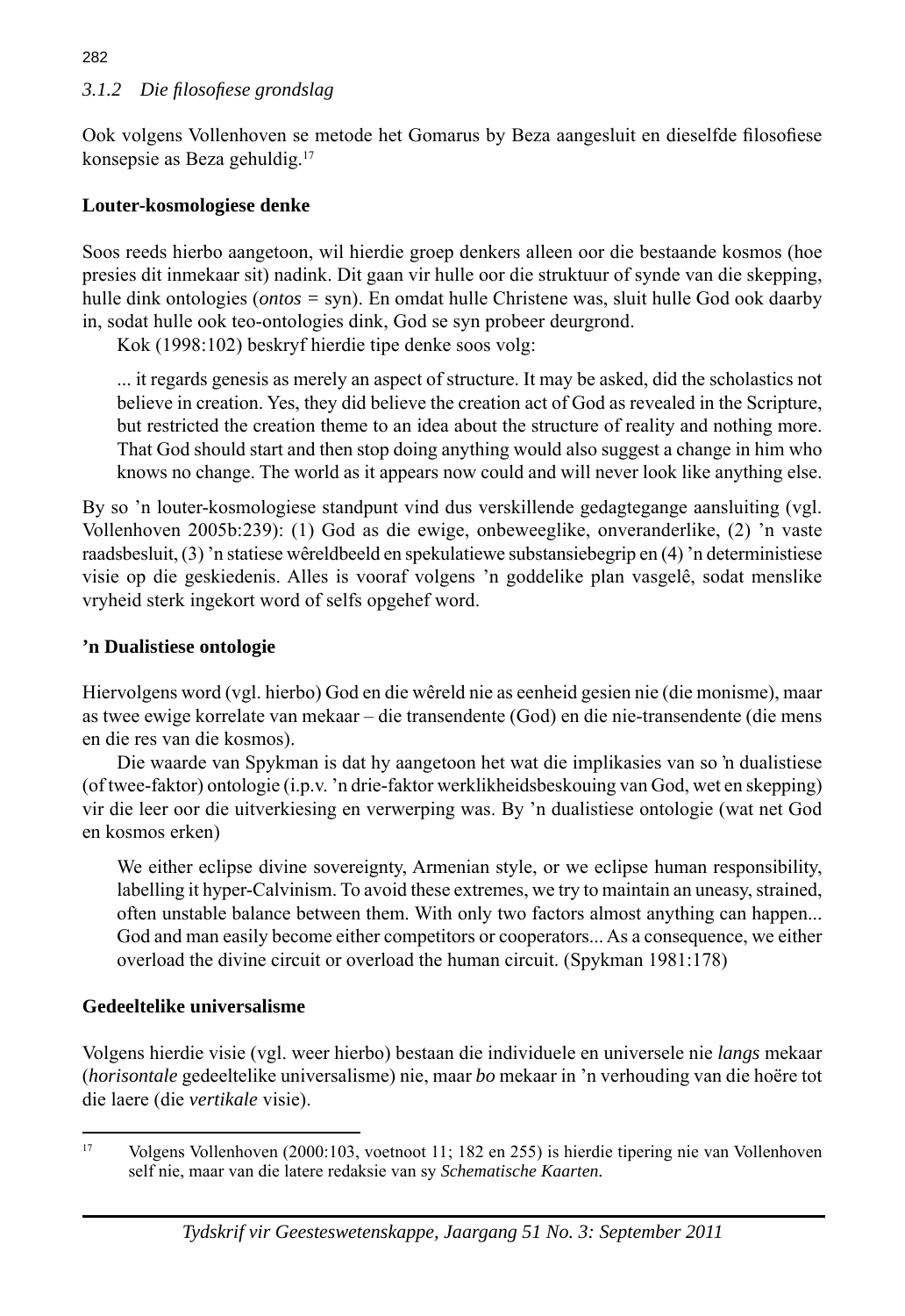#### **Intellektualisties en empiristies**

By laasgenoemde teorie (gedeeltelike universalisme in sy vertikale vorm) is daar verskil tussen die intellektualiste, waarvan Gomarus 'n voorbeeld was, en die empiriste, waarvan Arminius 'n aanhanger was (vgl. 2.2.4 hierbo). Volgens eersgenoemde standpunt word die universele as die hoëre en die individuele as die laere beskou, terwyl laasgenoemde (die empiriste) presies die omgekeerde geleer het: die hoëre is die individuele en die laere die universele. Omdat die universele gewoonlik as belangriker as die individuele beskou word, kry die laere (waaronder die mens) by die empirisme dus 'n belangriker rol as by die intellektualiste. Dit verklaar gedeeltelik waarom Arminius meer klem op menslike verantwoordelikheid kon lê as Gomarus. Kendall (1979:149) sien iets hiervan raak as hy sê dat Arminius die dekrete van God uit die ewigheid na die hier en nou (empiriese werklikheid) verplaas het.<sup>18</sup>

#### **Semi-mistiek**

Hierdie teorie by Gomarus (en 'n hele aantal ander denkers van die Gereformeerde Ortodoksie, vgl. Vollenhoven 2000:255) hang saam met sy digotomistiese mensbeskouing. Die mens sou uit twee dele bestaan (bv. liggaam en siel) waarvan die hoëre deel (bv. die siel/gees) as transendent of van God afkomstig beskou word. Dit word as semi-mistiek aangedui, omdat net 'n gedeelte van die mens aan God verwant is en na die dood weer finaal na hom sal terugkeer.

 Die aandag word weer daarop gevestig dat, volgens die semi-mistiek, die mens ook reeds in hierdie lewe uit die laere, swakkere synsgebied na die hoëre, ware goddelike syn moet opstyg. Die verhouding tussen God en mens is dus – verkeerdelik beskou – nie 'n *religieuse* verhouding nie, maar 'n *ontiese* verhouding. Gevolglik word goed en kwaad ook nie gesien as twee verskillende religieuse *rigtings* nie (gehoorsaamheid of ongehoorsaamheid aan God se gebod), maar as 'n *vertikale stryd* tussen die mens se hoëre siel en sy laere drifte.

 Vollenhoven (2005b:378) onderskei verder tussen drie tipes semi-mistiek: 'n Aristoteliese, Platoniese en pneumatologiese. Volgens hom ressorteer Gomarus (soos Beza, die *Synopsis* en Voetius) onder die eerste (Aristoteliese) groep, terwyl figure soos Althusius, Keckermann en Coccejus Platoniese semi-mistieke denkers was.

#### **3.2 Arminius (1560-1609)**

Omdat Arminius en sy navolgers deur die Sinode van Dordt van Pelagianisme beskuldig is, is dit nodig om noukeurig sowel sy teologiese as filosofiese standpunte na te gaan. So 'n detailondersoek het vir die breër publiek eers lank na die Dordtse Sinode moontlik geword toe sy werke gedurende die negentiende eeu in Engels uitgegee is. Intussen het ook heelwat oor sy teologie verskyn.19

#### *3.2.1 Sy teologiese visie*

Hy verwerp verskillende fasette van Gomarus se supralapsarisme (vgl. Sinnema 1985:145-150) sonder om vir infralapsarisme te kies. Hy beveg dus die gedagte dat die mens self nog voor sy bestaan al deur God tot uitverkiesing of verwerping gepredestineer kon wees. God verkies op

<sup>&</sup>lt;sup>18</sup> Vir meer besonderhede oor hierdie dekretale teologie wat so 'n belangrike rol by die Gereformeerde Ortodoksie gespeel het, vgl. weer Muller (2008).

<sup>19</sup> Vgl. bv. Bangs (1971) en Muller (1991).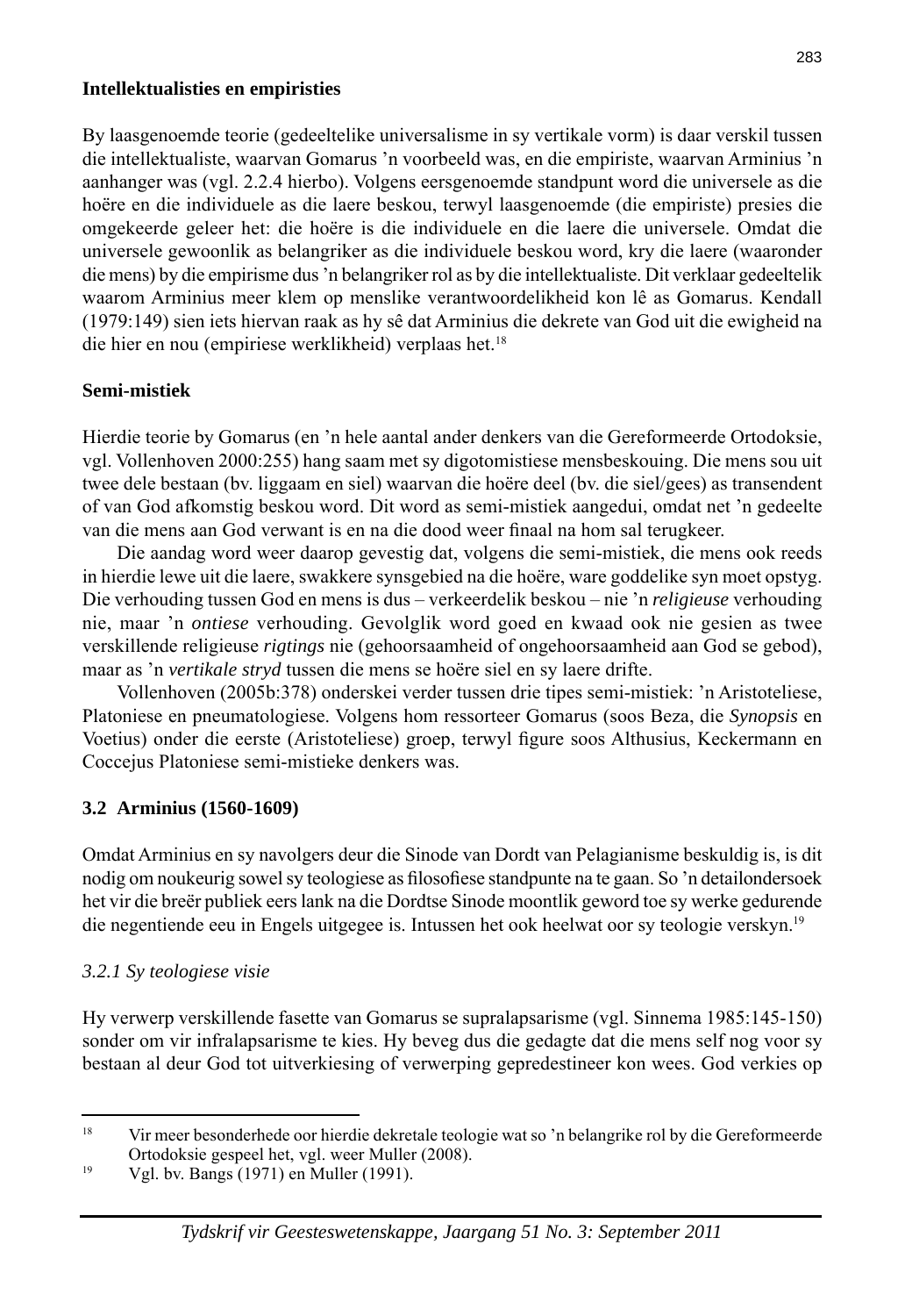grond van wie Hy as berouvolle sondaars ken, en verwerp dié wat volgens hom in hul sonde volhard. Dit beteken egter nie dat menslike meriete 'n voorwaarde vir uitverkiesing sou wees nie. Geloof bly volgens Arminius 'n genadegawe van God. Verwerping verklaar hy uit sowel die mens se sonde as God se wil, dit wil sê twee verskillende oorsake.

#### **Belangrike verskille**

Arminius verwerp ook die aanklag dat hy 'n Pelagiaan sou wees. Hy erken dat Pelagius God se genade nie tot sy reg laat kom het nie. Terselfdertyd waarsku hy egter teen 'n ander uiterste by Gomarus c.s., naamlik dat die mens se vrye wil ook nie ontken mag word nie.

 Volgens Kendall (1979:143) was 'n kernverskil tussen Gomarus en Arminius dat laasgenoemde geleer het dat God se genade deur die mens weerstaan kan word. Sy genade is dus nie 'n onweer staanbare krag nie, want God vernietig nie die menslike wil nie. Wat die volharding in die geloof betref, leer Arminius dat 'n mens die genade (van geloof) kan verloor, terwyl die Calviniste die feit van afvalligheid met hulle teorie van 'n tydelike geloof probeer verklaar het. Albei groepe erken egter dat 'n uitverkore mens soms weer in sonde kan val.

# **Voorsiene geloof**

Arminius leer dat God sekere mense uitverkies het wat Hy *voorsien* het sou glo. Hy *verbind* God se verkiesing – hoewel dit op die deur God voorsiene geloof gegrond is – egter aan die mens se wil om te glo. Sy teenstanders maak egter van die wil om te glo 'n aposterioriese bewys dat iemand uitverkies is. Arminius se standpunt word duideliker wanneer dit met die uiteindelike standpunt van die Dordtse Leerreëls vergelyk word.

# **Vergelyking met die Dordtse Leerreëls**

Arminius se leer kan in vier punte saamgevat word (vgl. Kendall 1979:142): (1) God het Jesus Christus as Middelaar en Verlosser aangestel. (2) God het besluit om diegene wat hulle bekeer en glo in genade aan te neem en die ongelowiges in hul sonde te laat. (3) God het gesorg dat daar genoeg middele sou wees vir bekering en geloof. (4) God het besluit (gedekreteer) om diegene te red wat hy van ewigheid af geweet het sou glo en volhard, en ook om diegene wat Hy geweet het nie sou glo en volhard nie te verwerp.

 Hierteenoor leer die DL in sy vyf artikels die volgende: (1) Dat God se ewige dekreet van predestinasie die oorsaak van verkiesing en verwerping is, en dat sy dekreet nie op voorsiene geloof gegrond is nie. (2) Dat Christus net vir die uitverkorenes gesterf het. (3) en (4) Dat die mens van nature nie in staat is om God sonder die Heilige Gees se leiding te soek nie, en dat God se genade onweerstaanbaar is. (5) Dat uitverkorenes tot die einde in geloof sal volhard.

# **Christus het vir alle mense gesterf**

Kendall (1979:149) sê van Arminius: "He has succeeded in relaxing the tension whether or not one's lot is unchangeably fixed. His theology clearly brings the possibility of salvation within reach of anyone." Kendal vestig dan ook die aandag op die ooreenkoms tussen Arminius en Calvyn, wat beide geleer het dat Christus vir alle mense gesterf het en dat sy soendood alleen van waarde is wanneer daarin geglo word. ('n Mens sou n.a.v. Kol. 1:15-20 kon sê dat Christus as Instandhoudingsmiddelaar vir alle mense gesterf het maar as Verlossingsmiddelaar net vir die nuwe Israel.)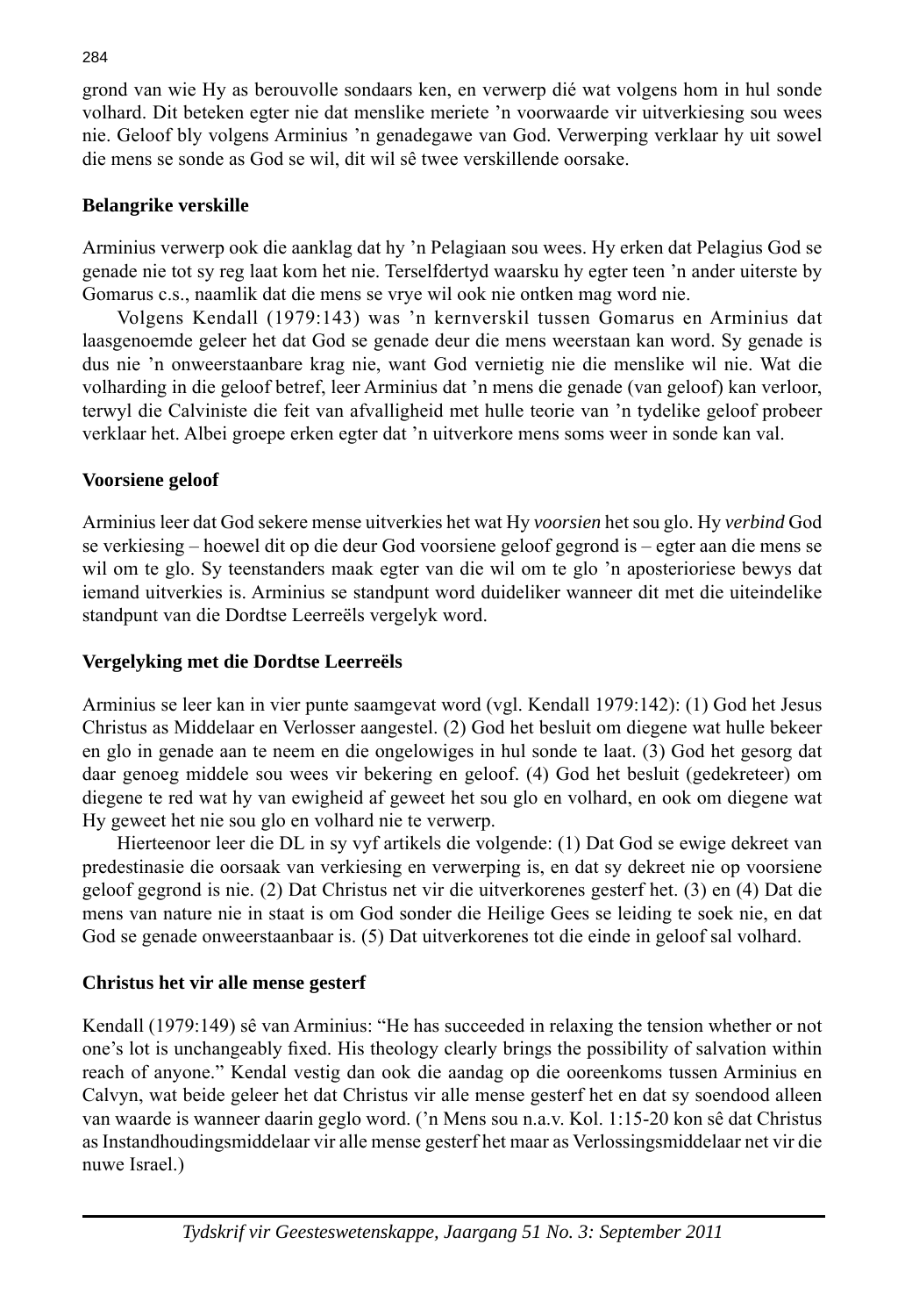#### *3.2.2 Die fi losofi ese agtergrond*

Reeds uit die voorafgaande het dit geblyk dat daar – ten spyte van die verskille – heelwat punte van ooreenstemming tussen Gomarus (en die DL) en Arminius was. So 'n ooreenstemming van standpunte blyk ook uit hulle dieperliggende filosofiese uitgangspunte. Arminius het ook (vgl.) Vollenhoven 2000:254) (1) suiwer kosmologies, (2) dualisties en (3) gedeeltelik universalisties gedink. Hier hou die ooreenkoms egter op. Soos reeds hierbo vermeld, volg Arminius (teenoor Gomarus c.s. se intellektualisme) die empiristiese pad: die hoëre is die individuele en die laere die universele. Omdat die universele belangriker as die individuele beskou is, is by Ariminius groter klem op die laere (menslike) kant in die verhouding tot God gelê.

#### **Konsekwente en nie-konsekwente empirisme**

Vollenhoven (2000:300) onderskei verder tussen twee soorte empirisme: konsekwente en niekonsekwente. Die verskil lê in hoe die laere en hoëre deel van 'n digotomistiese mensbeeld beskou word. By eersgenoemde sluit die laere net die somatiese (liggaamlike) in, by laasgenoemde hoort die dierlike, psigiese en somatiese fasette tot die laere deel van die mens. Arminius was (ten minste in sy vroeëre denke) so 'n nie-konsekwente empiris.

 Hieruit blyk byvoorbeeld dat dit nie so vergesog was van die Sinode van Dordt om Arminius van Pelagianisme te beskuldig nie. Al verskil tussen die wysgerige konsepsie van Pelagius (vgl. Vollenhoven 2000:235) en Arminius was dat Pelagius 'n konsekwente empiris was en Arminius nie.

#### **Gevolge vir die teologie**

Vollenhoven (2000:297) toon ook aan dat die empirisme (beide tipes) verskillende gevolge vir die teologie het (byvoorbeeld vir die leer van die erfsonde). 'n Belangrike verskil met die intellektualisme, wat deterministies en staties gedink het (God bepaal alles) en tot gelatenheid by die mens gelei het, is die groter klem by empiriste op menslike verantwoordelikheid. Hulle het nie deterministies nie, maar indeterministies gedink en word ook as voluntariste getipeer weens hulle groter klem op die menslike (vrye) wil.

# **Platoniese teenoor Aristoteliaanse interpretasie**

Terwyl Gomarus en sy navolgers sydelings by sekere fasette van Aristoteles se denke aansluit, vind 'n mens (onder die Aristotelis-aanhangers) ook denkers soos Arminius, wat meer aan Plato georiënteerd was. Hierdie groep (die voluntariste) lê ook meer klem op die menslike wil as op sy verstand (soos by die intellektualiste).

 Die stryd tussen intellektualisme en voluntarisme (vgl. Vollenhoven 2000:316, 408-409) het by die Sinode van Dordt al 'n eeuelange geskiedenis gehad,<sup>20</sup> waarop hier nie verder ingegaan kan word nie. Die strydpunt was die vraag: Bepaal die intellek die wil of die wil die intellek? In 'n neutedop het die intellektualiste die primaat aan die rede toegeken (wat ook oor die wil sou heers), terwyl die voluntariste presies die omgekeerde geleer het. Voluntariste was dus gekant teen quietisme, gelatenheid, passiwiteit en lydelikheid by die mens – die gevolg van 'n alwerksame en alleenwerksame God. (So 'n deterministiese visie kon byvoorbeeld nie 'n verklaring vir iets soos skuldbesef by die mens bied nie.)

<sup>20</sup> Vgl. Vergote (1955), Borsche (1976:439-443) en Eisler (1910a:1682-1688).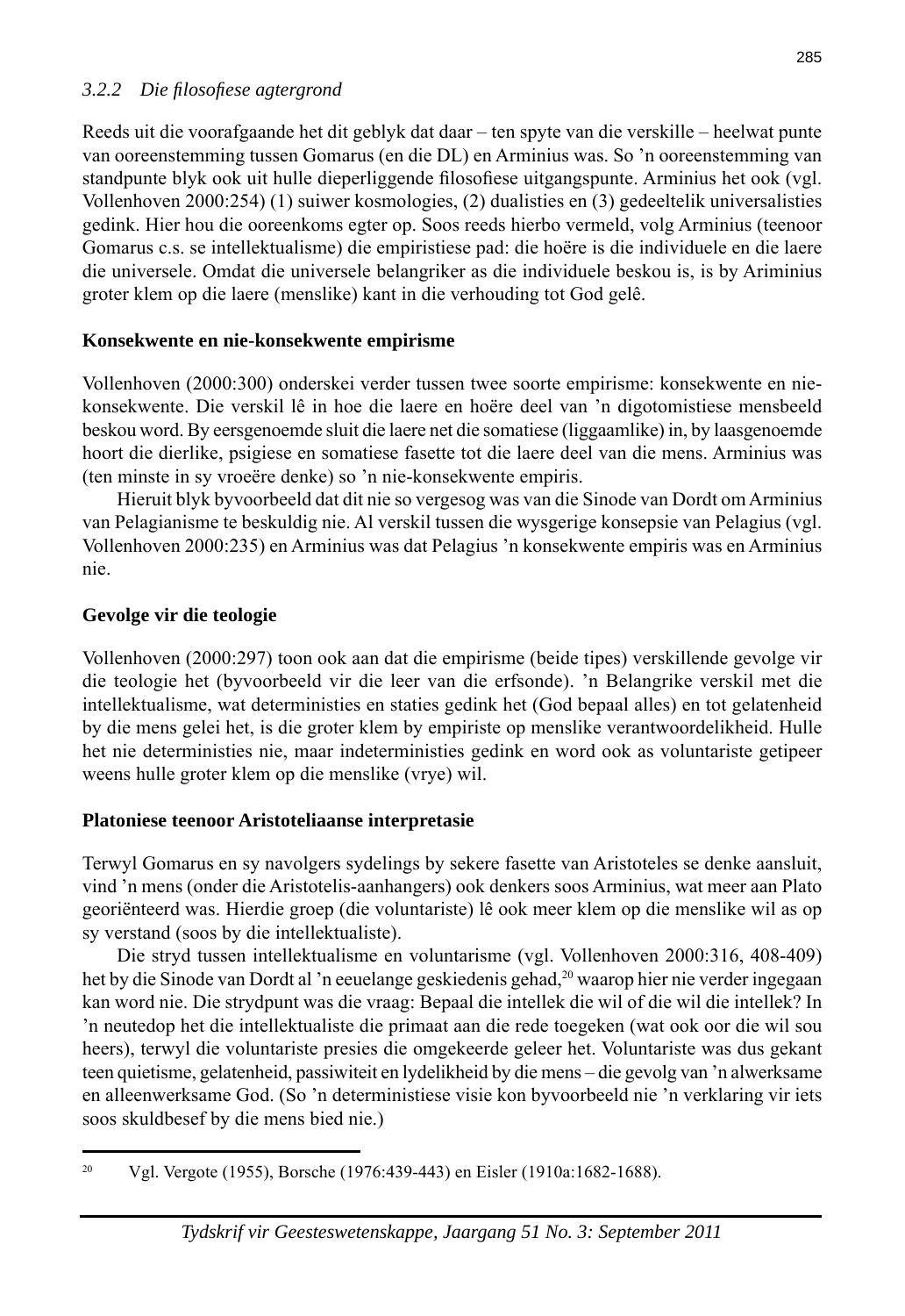Spykman (1992:330 e.v.) bespreek hierdie kwessie, veral dié van die sogenaamde vrye of gebonde wil van die mens en bied daarvoor 'n belangrike oplossing, naamlik die onderskeid tussen struktuur en rigting. Na die sondeval het die mens struktureel en funksioneel dieselfde, naamlik mens gebly. Maar die religieuse rigting van sy hele bestaan het radikaal verander – die wilslewe het die verkeerde rigting van ongehoorsaamheid aan God se verordeninge ingeslaan. Hy verduidelik:

We are inveterately inclined toward wrong choices, not "unwillingly" but "willingly". While structurally and functionally our wills are "free", yet directionally they are not "freed" from bondage to sin. We are burdened with an "enslaved freedom" – unless liberated and redirected by the life-renewing grace of God. (Spykman 1992:333)

#### **Ontwikkeling by Arminius**

Volledigheidshalwe moet ten slotte nog genoem word dat Vollenhoven vermoed dat Arminius nie deurgaans dieselfde filosofiese standpunt gehuldig het nie. Vollenhoven (2000:256) noem 'n tweede fase in Arminius se filosofiese ontwikkelingsgang.<sup>21</sup> Daarin bly hy louter-kosmologies, dualisties en gedeeltelik universalisties dink. Hy verander egter van nie-konsekwente empirisme na 'n intellektualistiese en monargianistiese konsepsie. Wanneer in sy lewe hierdie wending plaasgevind het, word egter nie gesê nie. Heel waarskynlik was dit ook nie van deurslaggewende betekenis vir die debat by die SD nie. (Die Dordtse teoloë sou nie primêr in sulke fynere filosofiese verskille geïnteresseerd gewees het nie.)

# **4. GEVOLGTREKKINGS EN MOONTLIKE VERDERE ONDERSOEK**

Uit die voorafgaande sou ten slotte enkele belangrike gevolgtrekkings gemaak kon word, maar terselfdertyd ook verdere navorsingsmoontlikhede voortspruit.

# **4.1 Enkele gevolgtrekkings**

In die algemeen het geblyk dat 'n Christelik-filosofiese historiografie as goeie "mynveër" kan dien om onbybelse "landmyne", wat onder die teologiese oppervlakte lê – ook by die Sinode van Dordt – op te spoor.

 Verder het duidelik geword dat sintesedenke – ook dié van Gereformeerd-Ortodokse denkers – nie in staat is om duidelike rigting aan te dui nie. Sintesedenke se dubbele lojaliteit teenoor sowel God se openbaring as onbybelse denke lei tot 'n normatiewe gespletenheid en dus 'n onduidelike koers.

Daarbenewens is aangetoon dat die konflik tussen die Gereformeerdes en die Arminiaans-Remonstrante nie primêr 'n botsing was tussen wat die Bybel leer (die Gereformeerdes) en 'n onbybelse dwaling (die Remonstrante) nie. Dit was ten diepste 'n stryd tussen verskillende soorte filosofieë wat in die Skrif ingelees is en op dié wyse as "Bybels" beskou is.

 Nóg Gomarus, nóg Arminius kon as gevolg van die voorafgaande die probleem van goddelike soewereiniteit en menslike verantwoordelikheid werklik oplos. Ook die Dordtse Leerreëls kon (vgl. Sinnema 1985 se konklusie) nie 'n bevredigende standpunt inneem oor die verhouding tussen God en mens nie.

286

<sup>21</sup> Volgens Vollenhoven (2005b:449) het hierdie wending by Arminius plaasgevind onder invloed van die Aristoteliese denker, Zabarella (1532-1589).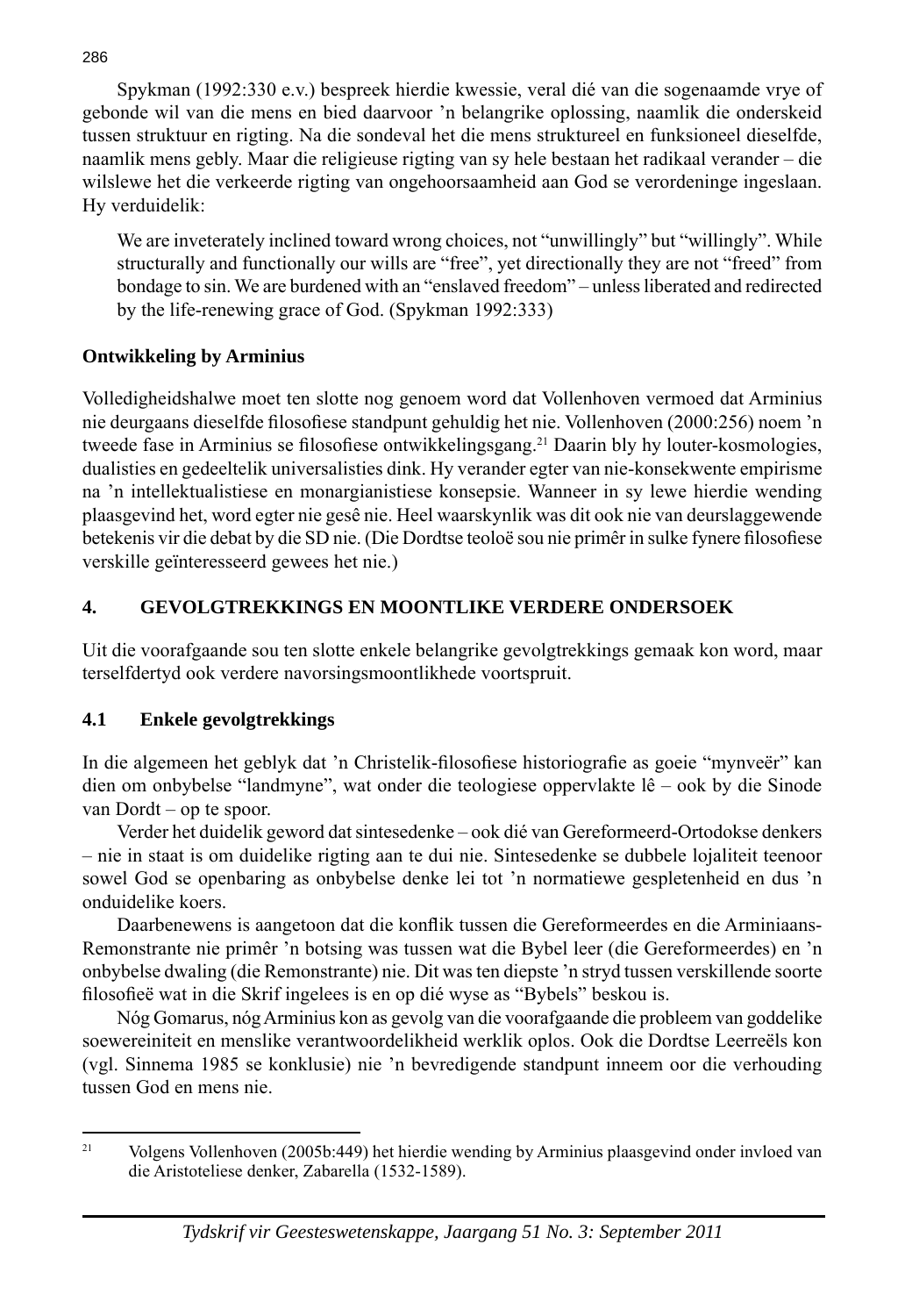#### **4.2 Moontlike verdere navorsing**

Indien laasgenoemde gevolgtrekking aanvaar word, is die voor die hand liggende vraag wat dan 'n beter visie op hierdie oeroue probleem sou wees. In gedagte moet gehou word dat hierdie 'n fi losofi ese grensprobleem is, in beginsel logies *onoplosbaar*. Maar sulke vraagstukke is terselfdertyd ook *onontwykbaar,* 'n mens word in die alledaagse lewe telkens daarmee gekonfronteer*.*

 Die volgende stelling van Spykman (1992:274) lyk vir my na 'n goeie leidraad om verder op te volg. Hoewel hy erken dat (omdat God daarby betrokke is) dit 'n ondeurgrondelike probleem sal bly, sê hy van God se soewereiniteit en menslike verantwoordelikheid:

 These are neither mutually exclusive nor mutually limiting realities... our complete dependence on God and at the same time our relative and responsible independence go hand in hand..

Om 'n verantwoorde filosofies-historiografiese antwoord te kan gee verg egter 'n verdere stap terug in die geskiedenis na die oorspronklike *vitium originis* van die probleme by Dordt – die filosofie van Aristoteles. Aan die begin van hierdie ondersoek is slegs nog gesuggereer dat hierdie Griekse denker se filosofie (in die vorm van verskillende Aristoteles-interpretasies ten tye van Dordt) moontlik 'n baie belangrike rol in die fomulering van die Dordtse Leerreëls gespeel het. 'n Belangrike vraag is dus wat presies Aristoteles se filosofie ingehou het.

 So 'n konfrontasie met die Stagiriet asook die formulering van 'n meer Bybelsgetroue visie op die verhouding tussen God en mens bied genoeg stof vir verdere besinning in 'n opvolgartikel.

#### **BIBLIOGRAFIE**

Adels, J.H. 1987. *The wisdom of the saints; an anthology*. New York/Oxford: Oxford Univ. Press.

Bangs, C. 1971. *Arminius; a study in the Dutch Reformation.* Nashville, Tenessee: Abington Press.

- Borsche, T. 1976. Intellektualismus. In Ritter, J. & Gründer, K. (reds.). *Historisches Wörterbuch der Philosophie.* Band 4. Darmstadt: Wissenschaftliche Buchgesellschaft, pp. 439-444.
- De Jong, P.Y. (ed.). 1968. *Crisis in the Reformed churches; essays in commemoration of the great Synod of Dort (1618-1619).* Grand Rapids, Michigan: The Reformed Fellowship.
- Eisler, R. 1910a. Voluntarismus. In Eisler, R. *Wörterbuch der philosophische Begriffe.* Band 3. Berlin: E. Siegfried Mittler und Sohn, pp. 1682-1688.
- Eisler, R. 1910b. Mystyk. In Eisler, R. *Wörterbuch der philosophische Begriffe.* Band 3. Berlin: E. Siegfried Mittler und Sohn, pp. 833-834.
- Fick, P.H. 2010. John Calvin and post-modern spirituality. *In die Skrifl ig,* 44 (Supplement 3): 271-285.
- Floor, L. 1953. *Gereformeerde mystiek.* Haarlem: Drukkerij G. Breemouer.
- Kendall, R.T. 1979. *Calvin and English Calvinism*. Oxford: Oxford Univ. Press.

Kok, J.H. 1998. *Patterns of the Western mind*. Sioux Center, Iowa: Dordt College Press.

Kuyper, A. 1908 & 1912. *Nabij God te zijn; meditatiën.* 2 dele. Kampen: Kok.

- Kuyper, A. 1997. *Near unto God; daily meditations adapted for contemporary Christians by James C. Schaap.* Grand Rapids, Michigan: CRC Publications.
- Leff, G. 1967. *Heresy in the Late Middle Ages*. 2 vols. Manchester: Manchester Univ. Press & New York: Barnes & Noble.
- Muller, R.A. 1991. *God, creation and providence in the thought of Jacob Arminius; sources and directions of Scholastic Protestantism in the era of early Orthodoxy.* Grand Rapids, Michigan: Baker.
- Muller, R.A. 2008. *Christ and the decree; Christology and predestination in Reformed theology from Calvin to Perkins*. Grand Rapids, Michigan: Baker.
- Popma, K.J. 1958-1965. *Levensbeschouwing; opmerkingen naar aanleiding van de Heidelbergse Catechismus*. 7 dele. Amsterdam: Buijten & Schipperheijn.